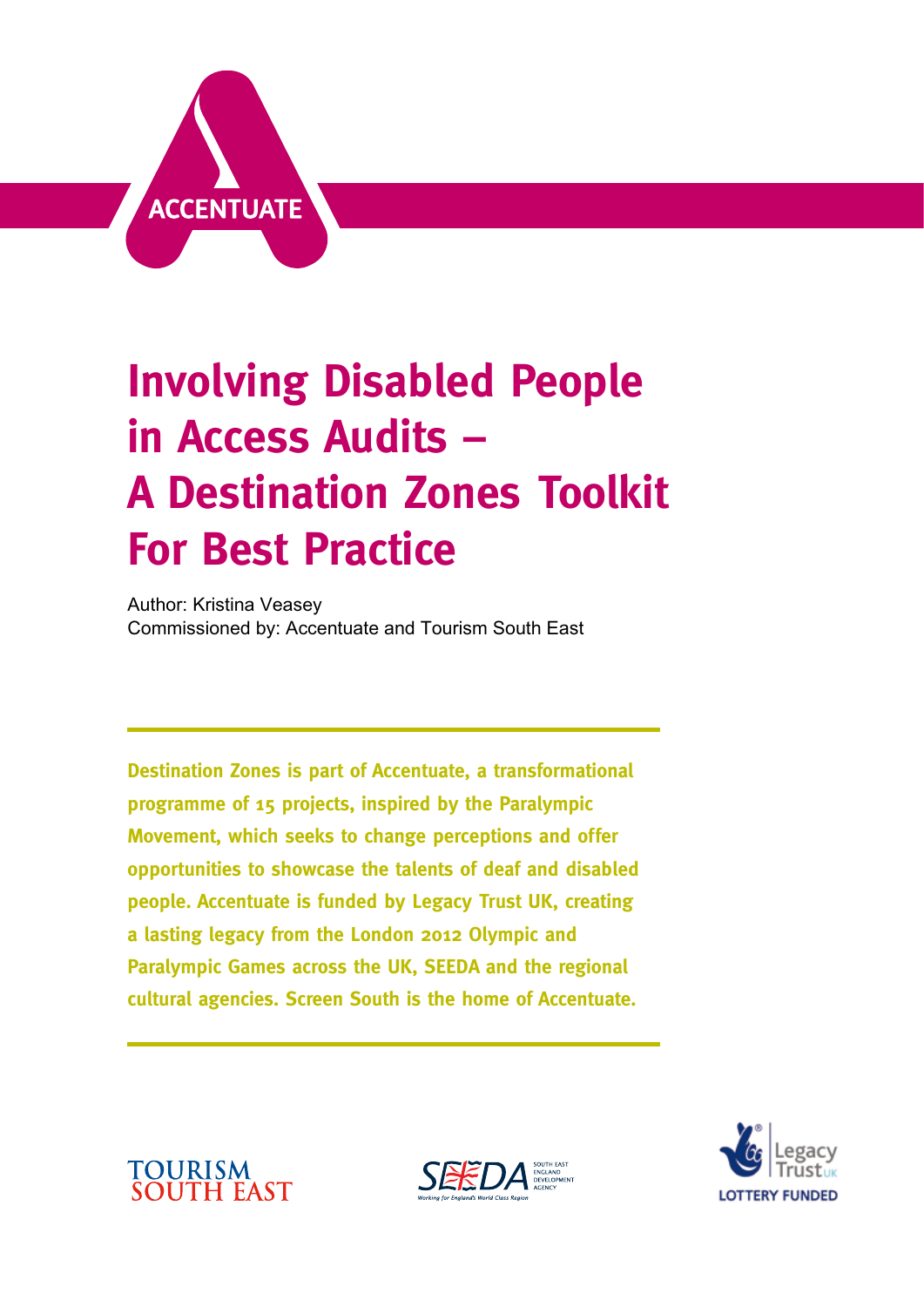## **Introduction**

*This toolkit aims to be a practical guide to the best practice for involving disabled people in the access auditing process. This document will be useful for Local Authorities and large tourism organisations who are seeking to improve access for disabled people in their region. However, it should also prove useful for anyone looking to involve disabled people in the participatory process. It has been commissioned by Accentuate and Tourism South East as part of their Destination Zones project.*

*Destination Zones is a project that aims to harness the spirit of the Paralympic Movement. It hopes that spirit will manifest itself through very real changes around access in the South East.*

*The spirit of the Paralympics aims to increase everyone's ability to contribute to positive social change and the strengthening of society. This spirit is about the positive promotion of opportunity, participation and equality, and making changes so that these things continue to be available to future generations. These are the very things that Accentuate and TSE are trying to achieve with Destination Zones.*

*Through the Destination Zones project, Tourism South East has been able to offer access audits and "Welcome All" training to destinations wanting to know how they could improve the services and facilities they offer to their disabled visitors. This toolkit is based on the report 'Involving Disabled People' which was commissioned to evaluate the involvement of disabled people in these access audits.* 

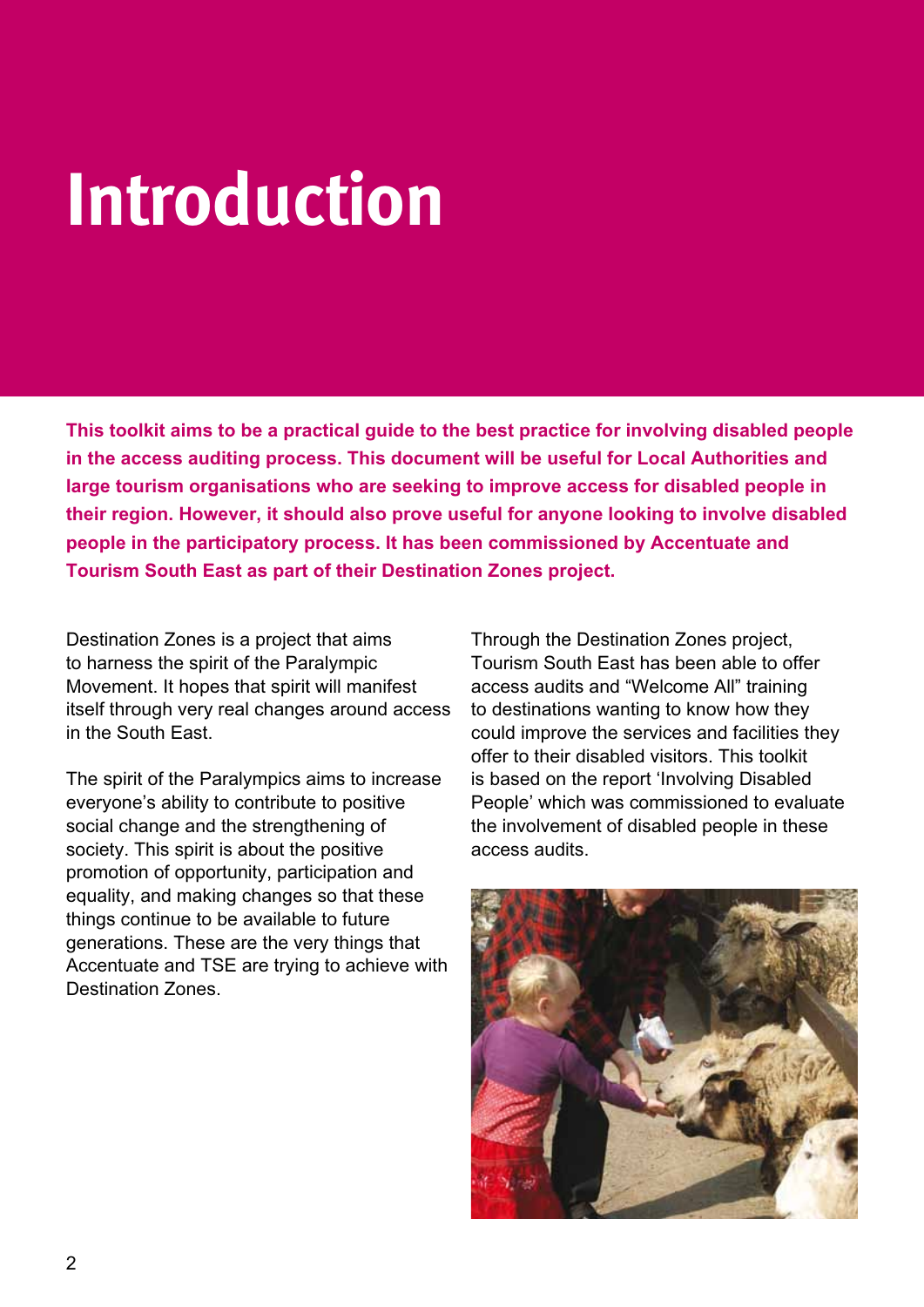# **How to Use This Toolkit**

*This toolkit will outline the economic and social advantages of involving disabled people in access improvements. It centres on a checklist that aims to guide you to best practice in your delivery of the engagement process. There is a list of useful resources and links housed in the appendix, which should supplement the tools presented here. By using these resources you*  will gain an understanding of the benefits of involving disabled people, as well as the practical *considerations and ideas that can make it a meaningful experience for all involved. The voices of participants and auditors (from the Destination Zones project) have been used to illustrate this document. The main body is set out as follows:*

## **Part One**

#### **Why Bother Improving Access At All? The Economic Case.**

*An overview of the potential market opportunities that are to be gained by improving access.* 

### **Part Three**

#### **How Do I Involve Disabled People In Meaningful Participation?**

*A checklist of eight steps to be used before, during and after the engagement process. This section will expand on the purpose of each step, giving examples of good practice and pinpointing where challenges can arise.*

### **Part Two**

#### **Why Is It Important To Involve Disabled People In Participation?**

*The benefits of involving disabled people in consultation and decision-making, specifically around access improvements.* 

### **Part Four**

#### **How Can I Make Change A Reality?**

*Practical suggestions (arising from 'Involving Disabled People') for implementing the audit recommendations: how this can be encouraged, and what role disabled people might play in helping to create a meaningful legacy from the project.*

#### **Close and Acknowledgements**

**Appendix** *Resource List*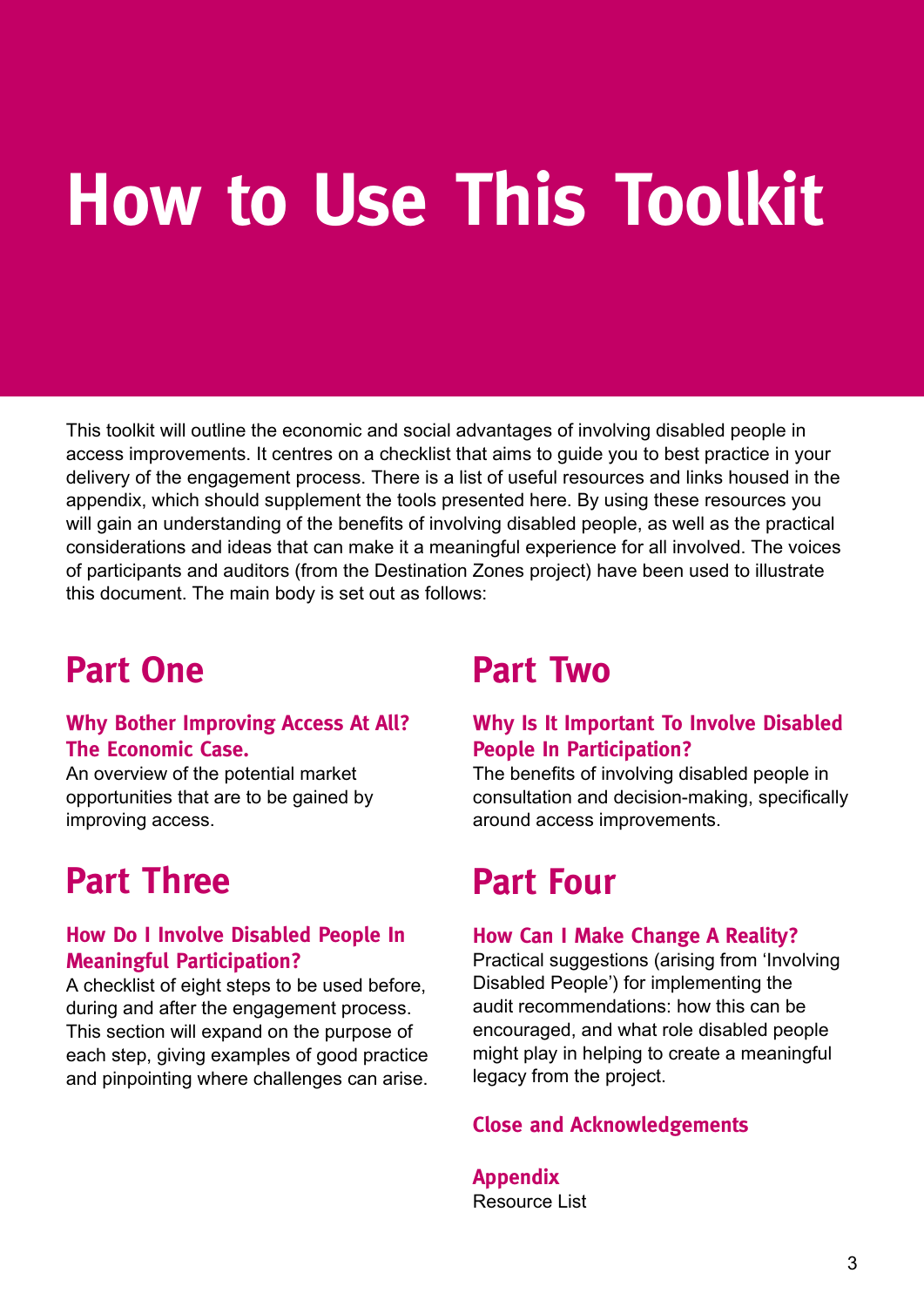## **Part One Why Bother Improving Access At All? The Economic Case.**

#### **Market Size And Growth:**

*An estimated £80 billion is spent on goods and services by disabled consumers each year in the UK1 . There are over 10 million disabled consumers nationwide2 and with an ageing population, this is only set to increase. Currently, 33% of 50-65 year olds and 42% of people over the age of 65, are disabled3 . This means that businesses that fail to improve access will risk losing both existing and potential customers. By contrast, those who have already been more responsive have seen a, "rapidly expanding customer base, increases in sales and profitability and gained a substantial 'foothold' in their market, as well as a distinct advantage to their competitors"4 .*

#### **Disabled Customers And Their Buying Patterns:**

*As well as the economic advantages of reaching a larger market, businesses also need to be aware of the potential loss of business they face by not being accessible. The experiences of disabled consumers impact hugely on the purchasing decisions of other, non-disabled consumers. In fact, 58% of disabled people state that how a business treats them affects the choices their families and friends make5 . Disabled people are often in the company of carers/personal assistants, family, and friends, and the choice of venue for the whole group will often be dependent* 

*on good access. Not only will the more accessible venues win the groups' custom but they are also more likely to get return custom from those consumers individually as well. In terms of PR it makes sense to show a positive attitude towards disability. According to the EFD website, 70% of all consumers would feel more positive about a company if its product and marketing information showed greater focus on disabled people's needs6 .* 

*Many SME's may not even be aware that they are losing existing customers. Over 1/3 of disabled customers do not complain about the poor service they receive7 . Similarly many businesses may not be aware they are missing out on business even if they are already set up to meet customers' needs.*

"They tended to use the larger organisations because they were much more likely to be, at least in part, more accessible. Many of the small to medium enterprises had the potential for, or were already offering accessible services but few recognised or promoted them confidently and as a consequence, were significantly underused by disabled people." *(MaceMark access consultants).*

*Disabled consumers tend to research and plan before travelling, booking or visiting venues, precisely because they are dependent on good access being available. The*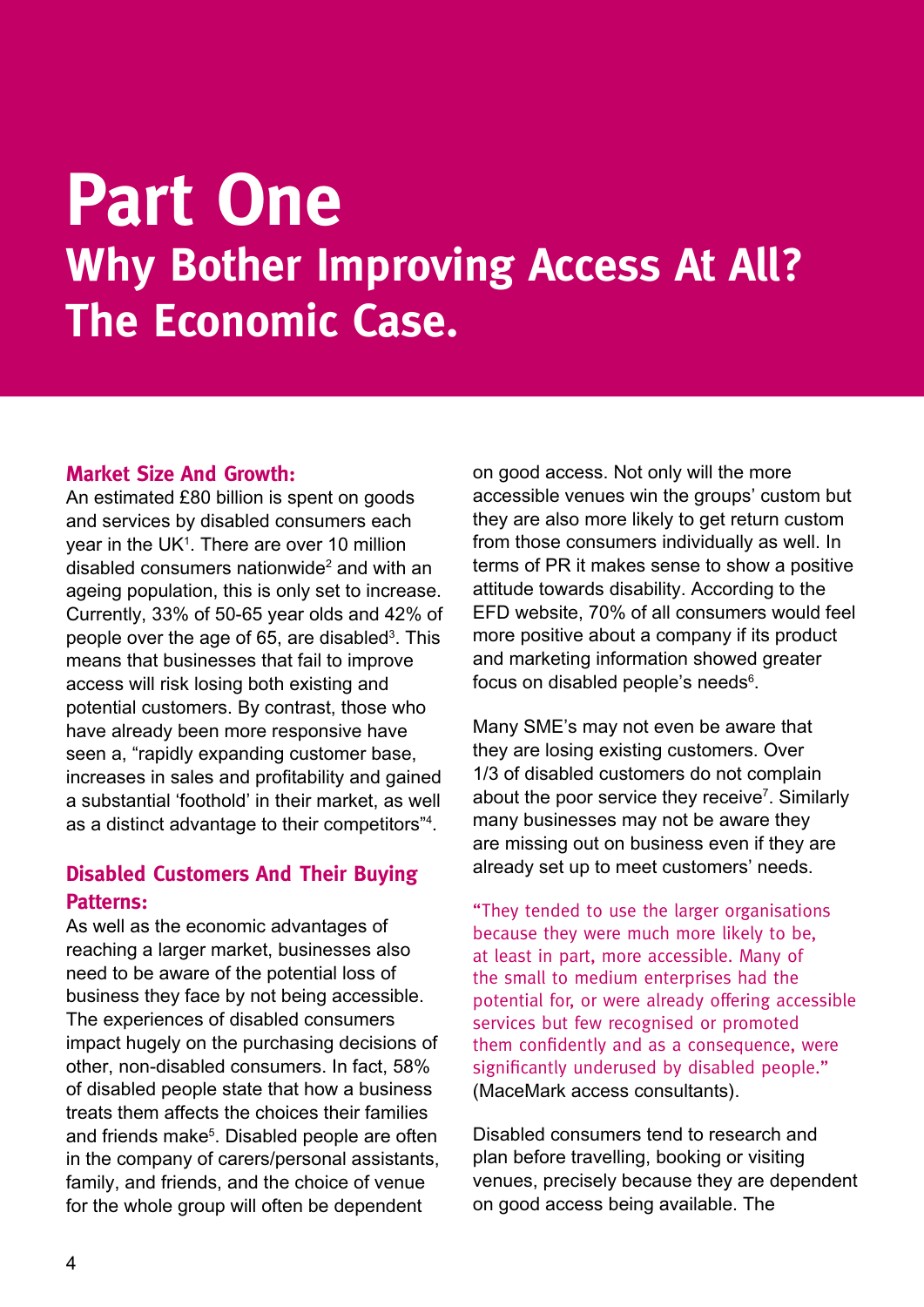*nationwide disabled access register, www.directenquiries.com, receives 250,0008 hits per week from people looking for accessible local businesses.*

#### **Understanding Access Needs:**

*There are not always visual indicators that a person is disabled. Disabled people are not a homogenous group and wheelchairusers account for less than 8% of the total9 . There are a whole range of impairments that disabled people may have which could affect them physically, emotionally and cognitively. Good access is as much about inclusive service delivery and customer care as it is about the built environment. It is not all about lifts and ramps and improving access isn't always an expensive undertaking. Sometimes small changes can have a huge impact on a customer's experience. Improving access for those who are most in need will also mean that you improve things for all your customers, young, old, those with pushchairs,* 



*wheelchairs, arms full of shopping, support dogs, learning difficulties, fatigue, temporary conditions etc and as a consequence of this improved access, there will be more tourist traffic. Ultimately this will bring with it increased revenue and benefits to the local area and to those holding the purse strings; it's a win/win situation.*

#### **Examples Of Success!**

*1 in 5 customers are likely to be disabled, but many businesses are yet to capitalise on this sector of the market. These examples illustrate exactly how advantageous changes around access can be for businesses10:* 

*The Hytte is a provider of self-catering accommodation. After incorporating accessibility at the design and planning stage the benefits received include:* 

- Occupancy levels at 97% compared to *average for the county of 55%*
- 70% of customers are families and *groups that include a disabled person*
- Increasing proportion of elderly customers
- High proportion of repeat business
- Differentiator from other providers in the *region*

*Petasfield Cottages, is an accommodation provider. Changes include 2 cottages for wheelchair users, website for partially sighted, hearing loop, walking frame, shopping delivery service. Benefits include:* 

- Within 16 months demand outstrips *supply*
- Revenue growth increase in the number *of disabled customers*
- Expansion plans brought forward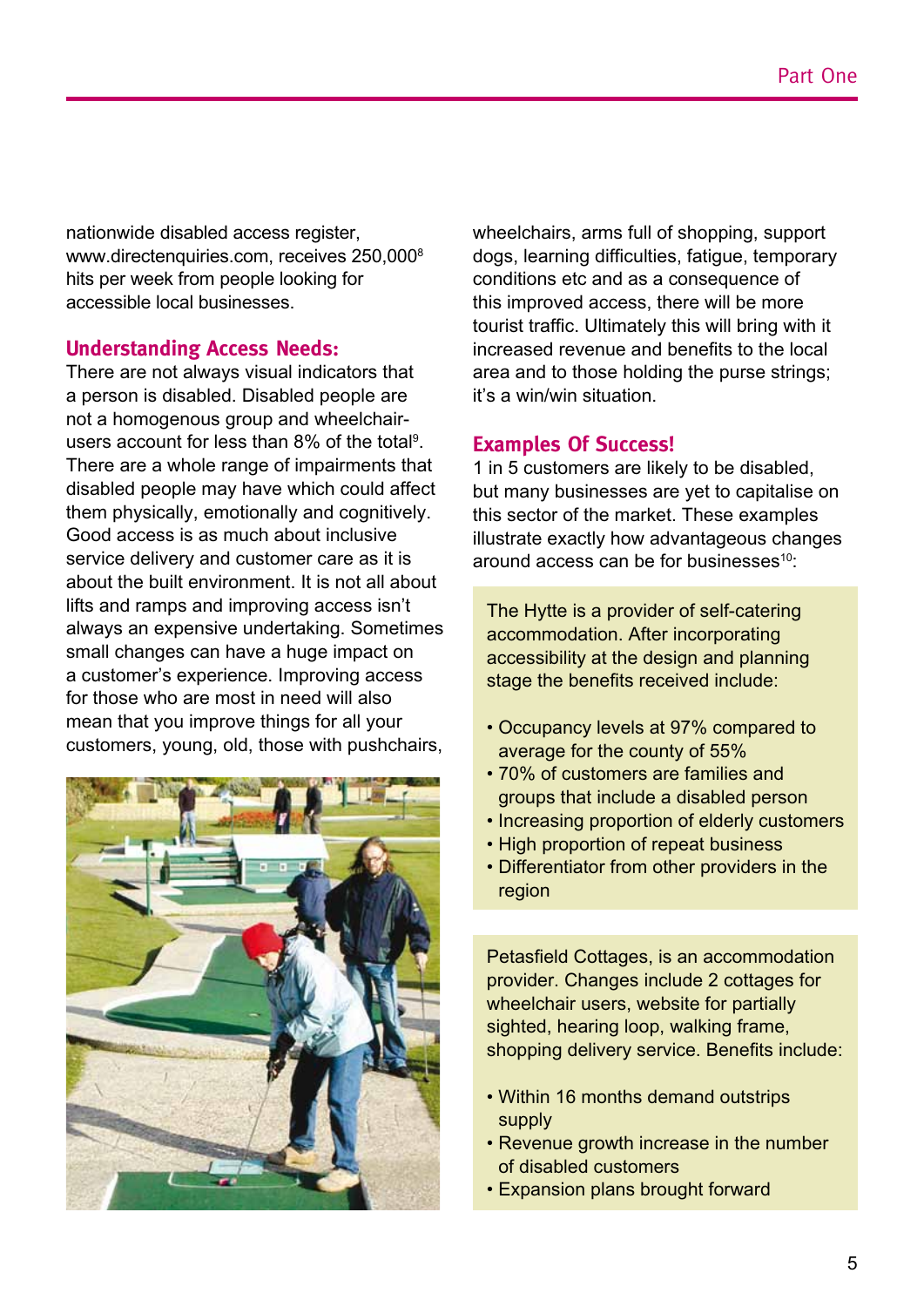## **Part Two**

#### **Why Is It Important To Involve Disabled People In Participation?**

*There is still so much scope for improvement. It is a long journey, but this can only be of benefit to everyone.* 

*It makes good business sense for all organisations to make their service reflective of consumer need and want. Not only does it bring customer satisfaction, but it encourages return visits and in turn, increased revenue. Involving people in the participatory process makes sense and for Councils it is a legislative obligation.* 

*For a long time, disabled people have not had their voices heard or sought. They have had things done for them or to them, or done in their best interests. Rather than being asked what they think, or being allowed the opportunity to contribute, they have been disempowered. Exclusion, isolation, poverty and lack of opportunity are very real factors in the lives of many disabled people. It does not have to be this way. These debilitating factors do not come as part of a medical diagnosis or 'condition'; they are a consequence of poor design and lack of insight rather than a consequence of having an impairment.*

*Involving disabled people in a consultative or participatory process demonstrates a* 



*commitment to and valuing of, the disabled visitor/customer/user. The more that this process becomes 'the norm', the more accessible and inclusive our society will become. It is a first step in a cultural shift towards equality.*

"... through the Disability Equality Duties and equalities reviews within the public sector, disability is no longer the forgotten agenda. The challenge now is to imbed this into the private sector partners and tourism service providers in general. Much has been achieved in recent years and using the experiences of disabled people is by far the best way to determine what will give most improvement up to and beyond 2012." *(MaceMark)*

#### **Personal Experience**

*Gaining first-hand, 'ground-level' experience and opinion is useful in any arena, but within the field of access, it is essential for realising effective change. The reality is that despite requirements under the DDA, there are still*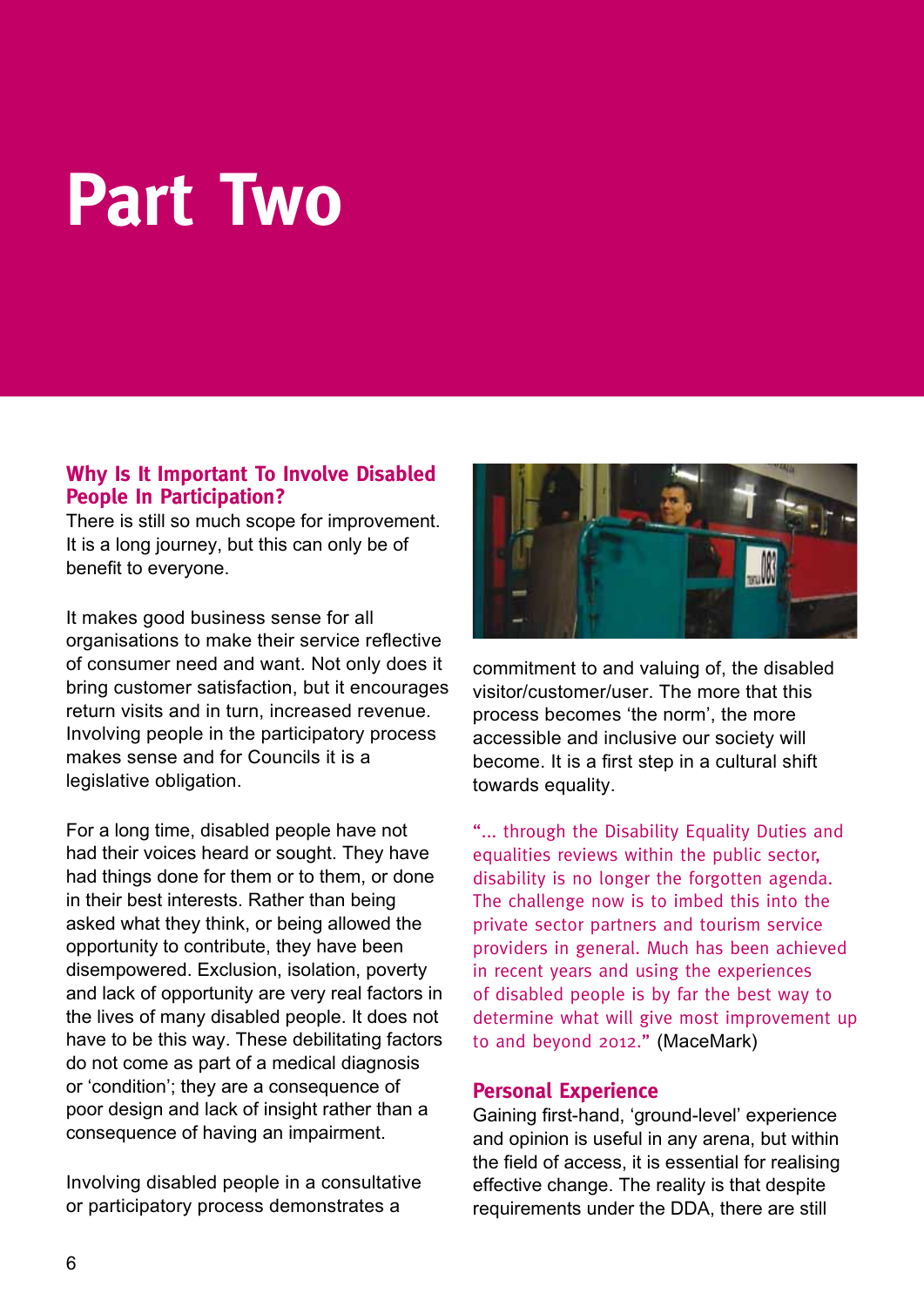*very few fully accessible places. By involving disabled people in the auditing process you can gain a more accurate picture of existing access, which strategists, providers and service deliverers can then develop and expand upon.*

*By consulting with disabled people, organisations are able to show a real commitment towards putting disabled people at the centre of their projects and also gain huge insight and knowledge that they may not otherwise have had:*

"Non-disabled people don't understand. They are more caught up in their own concerns and worries. We all do that... I think if you stop someone and explain, they can understand. I don't think it's that they don't care, I think they just haven't thought through how it affects someone else."

"If you're not disabled you don't know what to look for. It seems obvious to you because you are disabled and deal with it every day, but I guess it isn't as obvious to everyone else."

*Without direct personal experience, it is impossible to know the ins and outs of anyone else's lives and how different things affect them. An auditor may have a lot of experience of being out and about with a wheelchair user, which will give him new insights, but he will not have had the same experiences, or experienced things in the same way, as the wheelchair user himself. It is very difficult to know what things get in the way and what things work well. This means that services, facilities and environments are designed, delivered and built without taking on board all the implications and realities, which then present themselves as negative experiences for customers:*

"They mention they have disabled parking, but when you arrive you find it's all gravel and you can't push a wheelchair through it."

"They put in a handrail but don't realise that if you use a walking stick you use the same hand whether you are going one way or the other. Only having a rail on one side means you can only hold on to it in one direction. Its things like this that you don't realise unless you are in that position yourself."

*This demonstrates quite well that whilst there are improvements being made, not all of those improvements are necessarily good enough or catering for everybody's needs.*

#### **Local Insight**

*As well as gaining insight into the more universal access issues, involving disabled people will bring more site-specific knowledge to the auditing process. By involving disabled people who live in the local area, you will be able to amass details relating directly to particular service providers and venues and to the geographic landscape:*

"Local people know the area well; they have first hand experience of living in it and of what their own access requirements are in different places. The more you consult, the more information you get. They need to plug into that local knowledge. We were able to complement everything Val was doing."

*By involving disabled people from the outset and incorporating their views, services and destinations will be better able to tailor their delivery and their environments to ensure customers' needs are catered for effectively. Not only does this bring customer satisfaction but it can also maximise revenue.*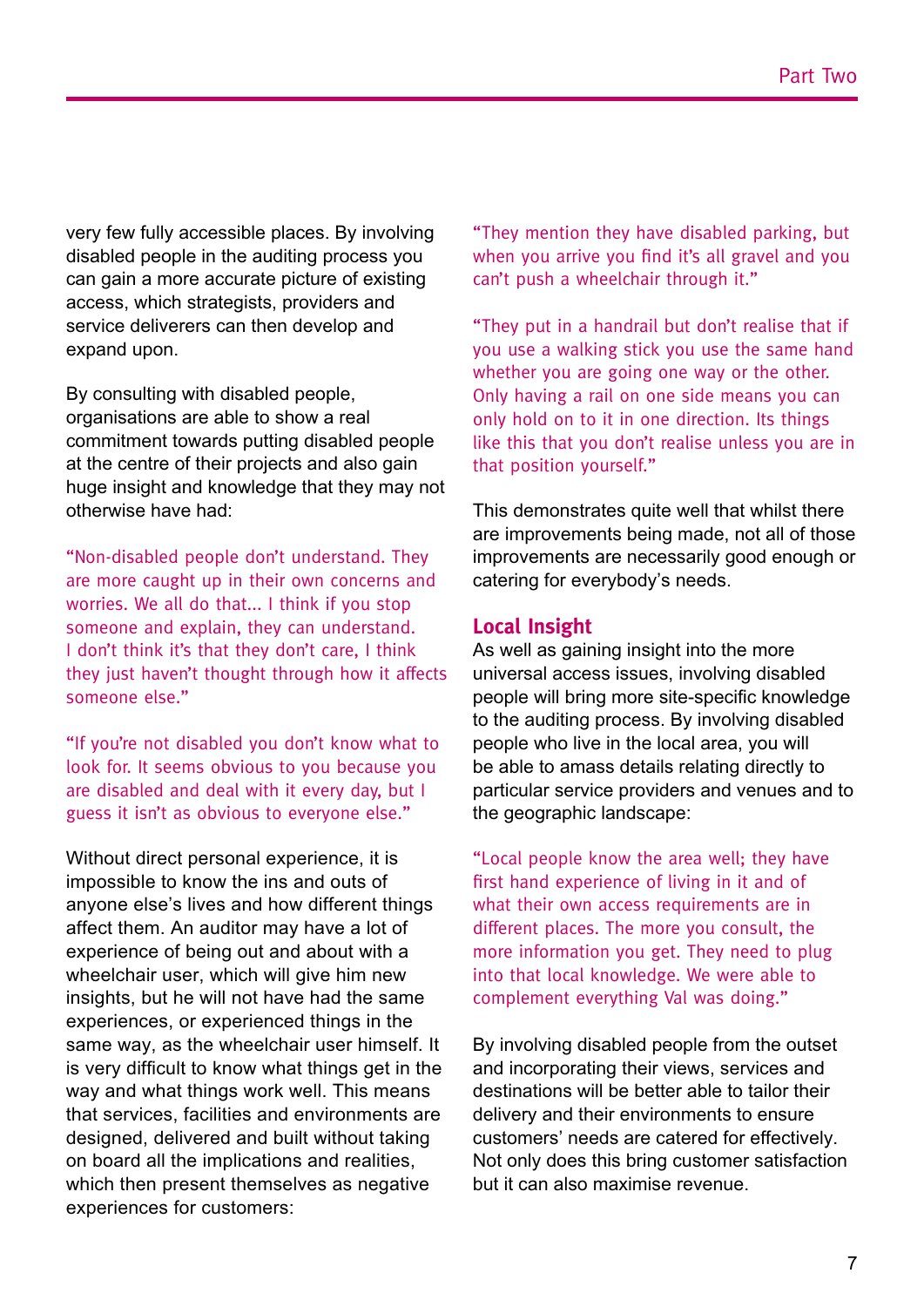# **Part Three**

*This Checklist highlights the main considerations when involving disabled people in improving access. These eight steps are based on recommendations from the report 'Involving Disabled People', an evaluation of involving Deaf and Disabled people in the Destination Zones access audits. They are illustrated with quotes from the auditors and participants and experiential evidence from that project.* 



- *Step 1. Are you sitting comfortably?*
- *Step 2. Have you involved disabled people right at the start?*
- *Step 3. Have you recruited a diverse group of participants to consult?*
- *Step 4. Show your appreciation.*
- *Step 5. How will you know if this engagement was successful?*
- *Step 6. Have you been clear about roles and expectations?*
- *Step 7. Creating a supported and positive experience.*
- *Step 8. Happy endings.*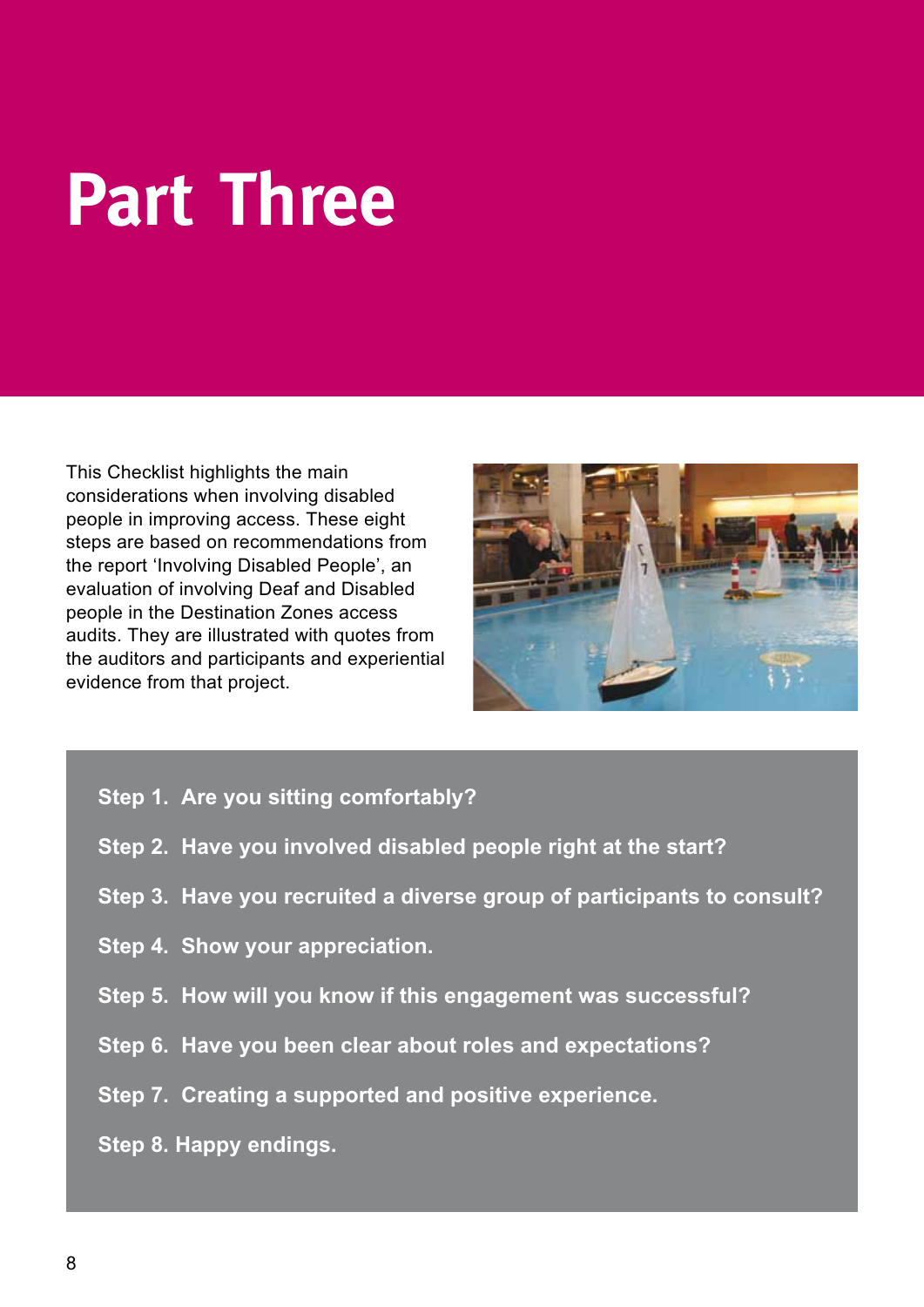#### **Step One Are You Sitting Comfortably?**

"She was very good. She had an understanding of things even down to knowing how to face someone who is hearing impaired so that they can lip read"; "She was empathetic but didn't talk down to anyone"; "She made people feel she was grateful for their input and valued what they were saying"; "He was very good actually and he listened. He took notes when we talked, treated us equally".

*By coming across in a sensitive and respectful way you can help participants to feel they are being treated equally and that their input is valued.*

*However, the idea of disability can make many people feel uncomfortable. People often fear saying the 'wrong thing' or not knowing how to cater for someone's needs. If this is something that worries you, you might like to consider participating in a disability equality workshop. It is beneficial to everyone in terms of understanding diversity and looking at how to remove/overcome barriers. It may also help you to feel more confident and see new ways to approach this engagement so that both you and the participants get the most out of it.*

#### "We were impressed with them. Most companies we deal with really need to learn about disability before they come!"

*Understanding the background and implications of inequality is the first step to identifying ways to improve accessibility. In tourism, poor access can mean the difference between a good day out, a bad day out, or even no day out at all and the wider societal implications are far bigger. Poor access can result in social exclusion, lack of opportunity* 

*and choice, isolation and poverty. There are lots of different workshops available so if you do decide to enrol in some training, it is worth knowing what to look for. There is a risk that if training focuses on improving access or awareness, without really addressing the equality issues behind it, trainees will only pay lip service to improving access, rather than having any real conviction in making it a reality. By contrast, good Disability Equality training really allows you to question and explore your own understanding and assumptions. It encourages you to look for ways to incorporate a supportive and pro-active outlook to all areas of life. It is always delivered by a disabled person and is about gaining a real understanding and empathy and making your own paradigm shift. Only then is it about how you best apply that approach to your work.*

#### **Step Two Have You Involved Disabled People Right At The Start?**

"Anyone, not just people with disabilities, but anyone giving their time to input to audits or forums etc deserves to be involved from beginning to end."

*As soon as you have an idea or an aim, involve your target group of disabled people. You will get better value for money and use your time more effectively if you allow them to help you devise your strategy. It is key that you do not go in with this part already decided. It is better to keep the overall aim in mind and let the collaboration shape how this is best achieved. For example, in Destination Zones, the aim was to make the South East more welcoming for disabled people by improving access. The next stage*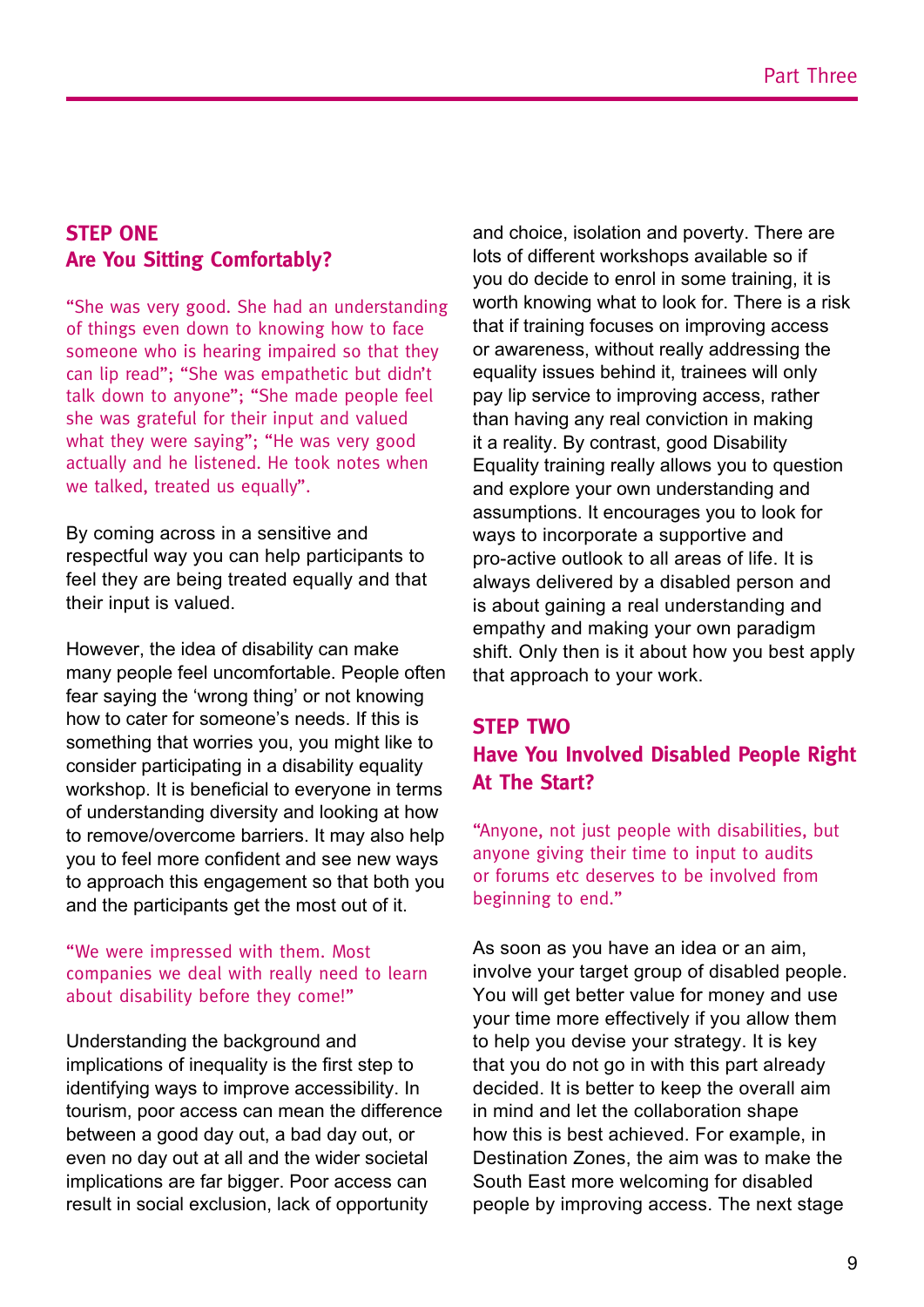*should then be for the group to collaborate with the commissioners and other agencies to see how this could best be achieved. If the group decides the next stage is to carry out access audits then best practice would involve allowing your participants to also help you select your auditors. Ideally the auditors would be disabled themselves.*

*One of the Destination Zones participants recounted a former positive experience:* 

"... we were involved in the consultation process from beginning to the very end. Initially we were invited to attend a well organised initial brain storming type meeting we then received a draft copy of the proposals for improvements which were based on all the meetings that had been held and we were invited to submit further feedback. Then we were sent the final proposals and then when the project was finished all those involved in the consultation process were invited to a special pre-opening day when we were shown how much of our input had been realised. That is worthwhile - I felt listened to, valued and had a great sense of achievement."

*This sort of comprehensive involvement brings benefits to all involved and avoids participants feeling the task is "un fait accompli".*

#### "...the plans had already been made. We could have been involved at the beginning".

*By involving participants at the beginning you will build a relationship of trust and balance between all those involved and allow a strategy to develop that is reflective of the market need and want. This can only be good value.*

#### **Step Three Have You Recruited A Diverse Group Of Participants To Consult With?**

"On the one hand I had an auditor telling me they had found it very difficult to find any disabled people to consult with and on the other hand some of the disabled people I spoke to told me that, as disabled people, they are rarely asked for their views. So it seems that we have people wanting to hear what disabled people have to say and disabled people wanting to be heard, but somehow the two groups are not coming together properly." *(Involving Disabled People)*

#### **Bringing People Together**

*One way of involving disabled people in your project is to invite members of the public to come together as a steering group. The advantage of doing this is that you can target and select a diverse group of disabled people and benefit from their pool of knowledge, experience and insight as your project progresses.*

*This could be done by:*

- Putting articles in the local press.
- Advertising on County, District and Town *Council websites.*
- Placing an article in Council publications *going out to residents.*
- Posters on notice boards in key centres.
- Contacting local or nationwide groups *through web research.*
- Approaching individuals suggested by other *groups and organisations.*

*Advertising your project also requires sensitive, audience-appropriate design and input from disabled people would be beneficial*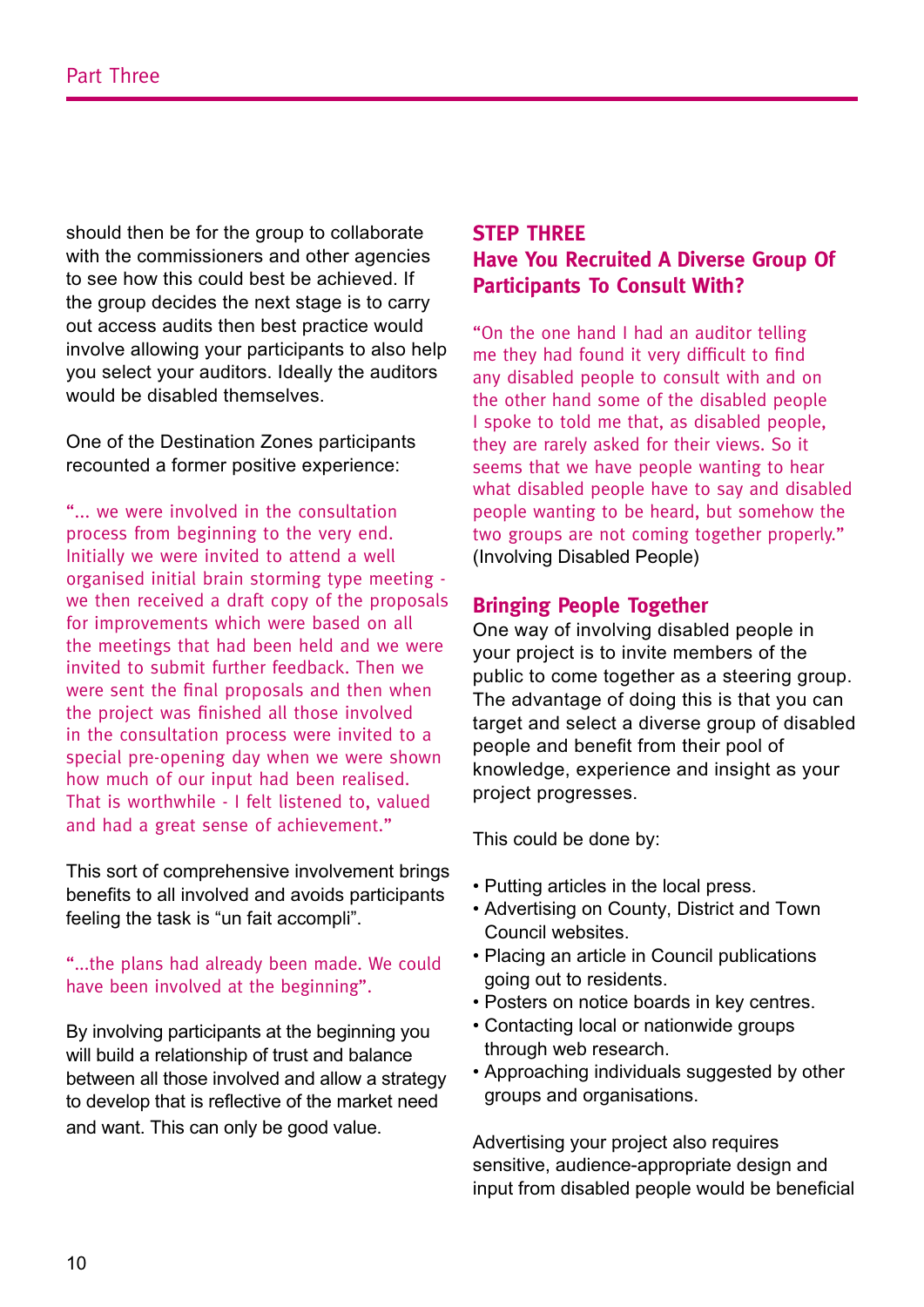*at the design stage. All printed and electronic information should be tailored to the target audience, so consideration should be given to:*

- font size (min 12pt)
- font style (Arial)
- use of pictures/symbols (Makaton, Widgit)
- layout (uncluttered)
- colours (contrasting, ie white text on black *background)*
- the words you use (simple language no *acronyms)*

*Building a diverse group will give you more rounded feedback so it would be wise to engage representatives from all the 'diversity strands'. Whilst it may not always be possible to know if you have achieved this, it is important to try. One group who are often not asked for their view is disabled children and young people and as they are likely to visit tourist attractions for their own interest as well as when travelling with their families, schools or clubs, it makes sense to find ways to involve them.It would also be best practice to make sure that as many impairment types as possible are represented within the group.* 

"The larger (access) groups generally had a mobility bias so we went back looking for learning difficulties groups and used our current contacts with sensory specific groups. We also looked at mental health groups."

#### **Using Existing Groups**

*One option for engaging disabled people in your project is to use Access Groups. These are groups of disabled people who campaign to improve access in their own local area. They are usually independent, self-funded, not-for-profit, self-managed organisations. Whilst their members tend to be primarily disabled, they often include carers and other interested parties within their meetings. Contact with these groups may be made via your Councils' Access Officers and Tourism Officers. In some areas links between the Access Groups and the Local Authorities are quite strong, with some feeding directly into decision making at quite a high level. However, in other towns the groups are nonexistent and the Access Officer posts under threat. Despite this, even where Access Groups are unavailable there are plenty of other groups of disabled people who are keen to give their views, so do consider a variety of avenues.*

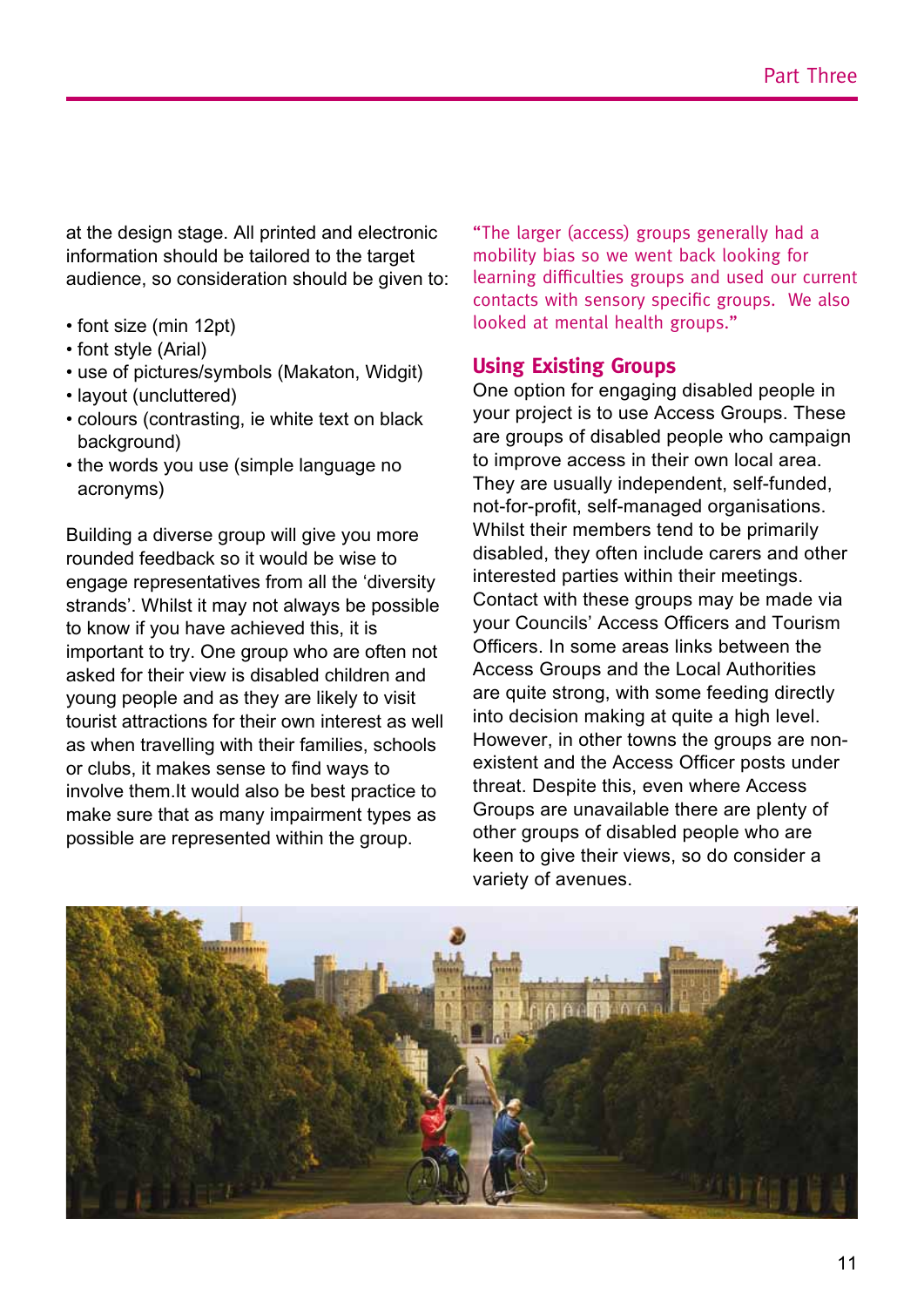"There are lots of pots of voices around... I guess it depends how hard you want to look"

#### **On Location**

*As well as creating new groups and engaging with existing ones, auditors may find it beneficial to approach individuals on site. Asking people for their views whilst on location can have all sorts of benefits, including those arising from immediate recall, recent experience and visual prompts. You may also be able to get the views of people who may not otherwise have come forward as participants. A deliberate decision to coincide audit visits with the summer months and times when locations are likely to be busy, can lead to higher incidents of engagement.*

*There is no harm in asking a wide selection of people how they found access at the venue. Approaching people even if they do not visibly appear to be disabled, works well in a broad sense, because even non-disabled people can have issues around access, particularly families with small children, and those who do not speak English. Also, many people have 'hidden disabilities' that do not show themselves so visually and their day may be just as affected by the attitudes and language of staff with no equalities training, poor layout of facilities, or inaccessible information as, for example, a wheelchair user might be.* 

#### **Step FOUR Show Your Appreciation**

*It is good practice for some form of remuneration to be offered to participants in order to show appreciation and that you value their input.* 

*Despite their passion, and enthusiasm to participate, there is a risk that the willingness*  *of disabled people (and perhaps, their need to make changes) is being taken for granted.*

"Doing this is like doing something to benefit others, other disabled people. You want to make it easier for others even when you're no longer there. You don't want them to have to put up with all of these things."

*When people are sharing their views, and a little bit of themselves, it is important that the value of it is acknowledged in real terms:* 

#### "With regards to payment/vouchers- they weren't offered but I do think it is welcome and it shows you value them taking part."

*The very fact that Access Groups exist means there is a need for change. Those who are most motivated and able do so, do what they can to try and make the changes a reality. However, because they are campaigning for change, they are limited to what funding they can access. All the groups are faced with funding issues.*

"We weren't offered any reward and recognition or to have our expenses covered, we never are. We run our group on £25 a month. Being paid for consulting would make a big difference to our group."

*Remuneration for expenses, and reward and recognition payments not only show good will, but can make a big difference to the financial viability of people to participate. Reimbursements you might like to consider making are:* 

- travel costs
- childcare expenses
- meal/refreshment costs
- costs arising from any support needs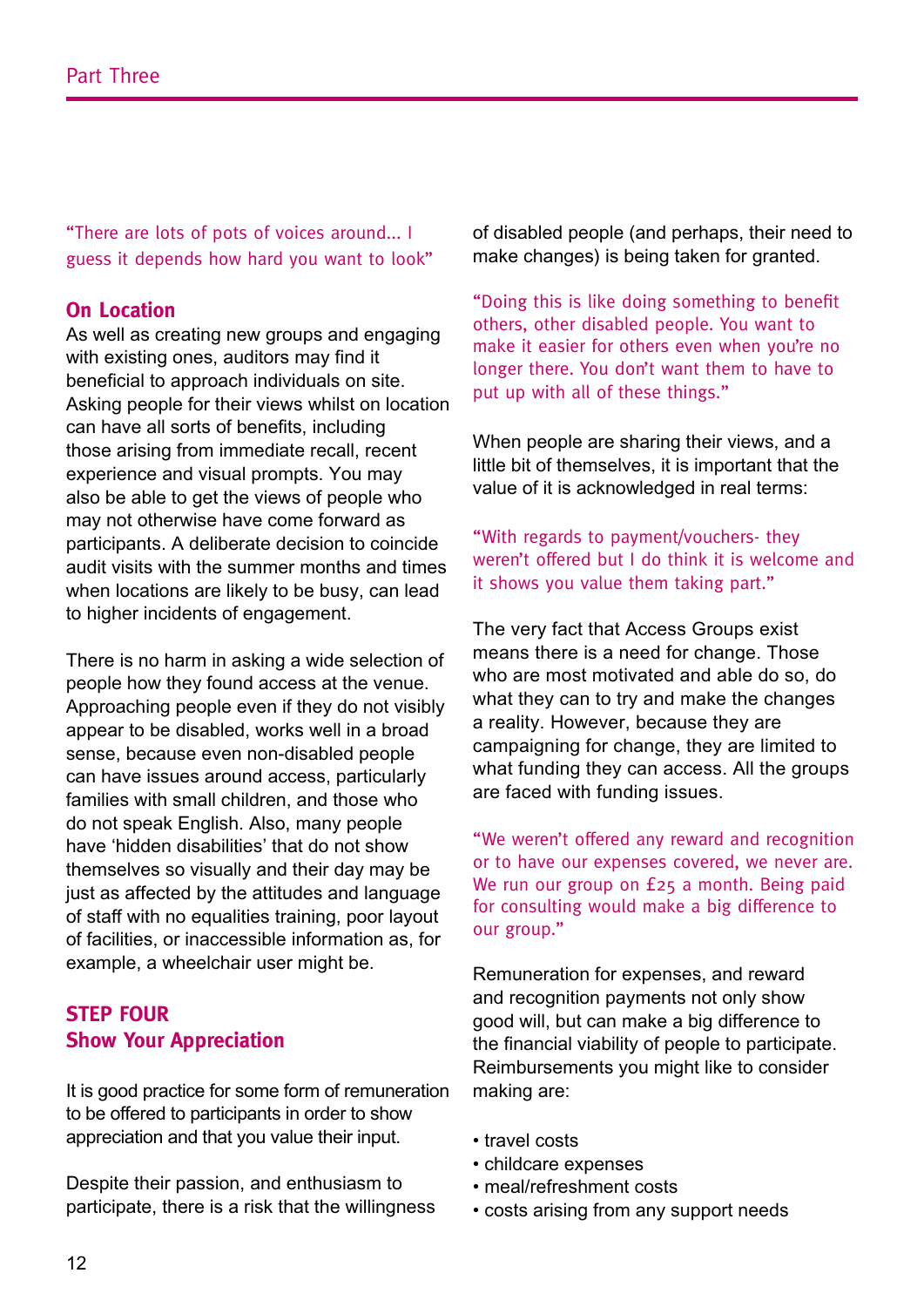*Rules for benefit claimants can cause difficulties in terms of paying participants, so do be aware of this and make sure that participants are too. You may need to make enquiries with DWP before going ahead. Child labour laws can also make it difficult to pay children but you could consider offering thank you presents or gift vouchers as an alternative. If you do go down this route, you will need to think about who will be responsible for funding it. If it is to be the responsibility of the auditors, they will need to factor it in when submitting their bid for work. Therefore, the commissioner should be explicit about this responsibility within their brief and be clear that they expect to see the cost for this reflected in the bid submission.*

#### **Step FIVE How Will You Know If This Engagement Was Successful?**

*Best practice would involve everyone who is participating in the project to decide how evaluation will happen and how it will be measured. Areas to consider include:* 

- Who will be involved in carrying out the *evaluation?*
- What are the most appropriate ways of *organising it?*
- How will people contribute to it?
- How will the outcome be shared?
- How will the results be used?

*Consideration needs to be given to the timing of the evaluation process. By integrating it into the engagement process itself, you will gain more reactive feedback, and it can also help to direct how the project progresses. However, you may prefer participants to have time to reflect before feeding back. By evaluating at the end of the project you will still maintain* 



*good recall of events and perhaps have a more considered assessment.*

*When considering what to evaluate, it would be good practice to look at how meaningful and accessible the engagement process was for the disabled participants, as well as evaluating the auditing process and any resulting changes to access. By involving disabled people in designing the evaluation process you will ensure that it is done in an inclusive and accessible way. There are many ways to give your view; questionnaires and interviews are not the only ways. You may like to be more creative and use comment boxes, post-it boards, traffic light cards, or games. Participation websites and books are brimming with ideas that can help you make it an engaging, and accessible process.*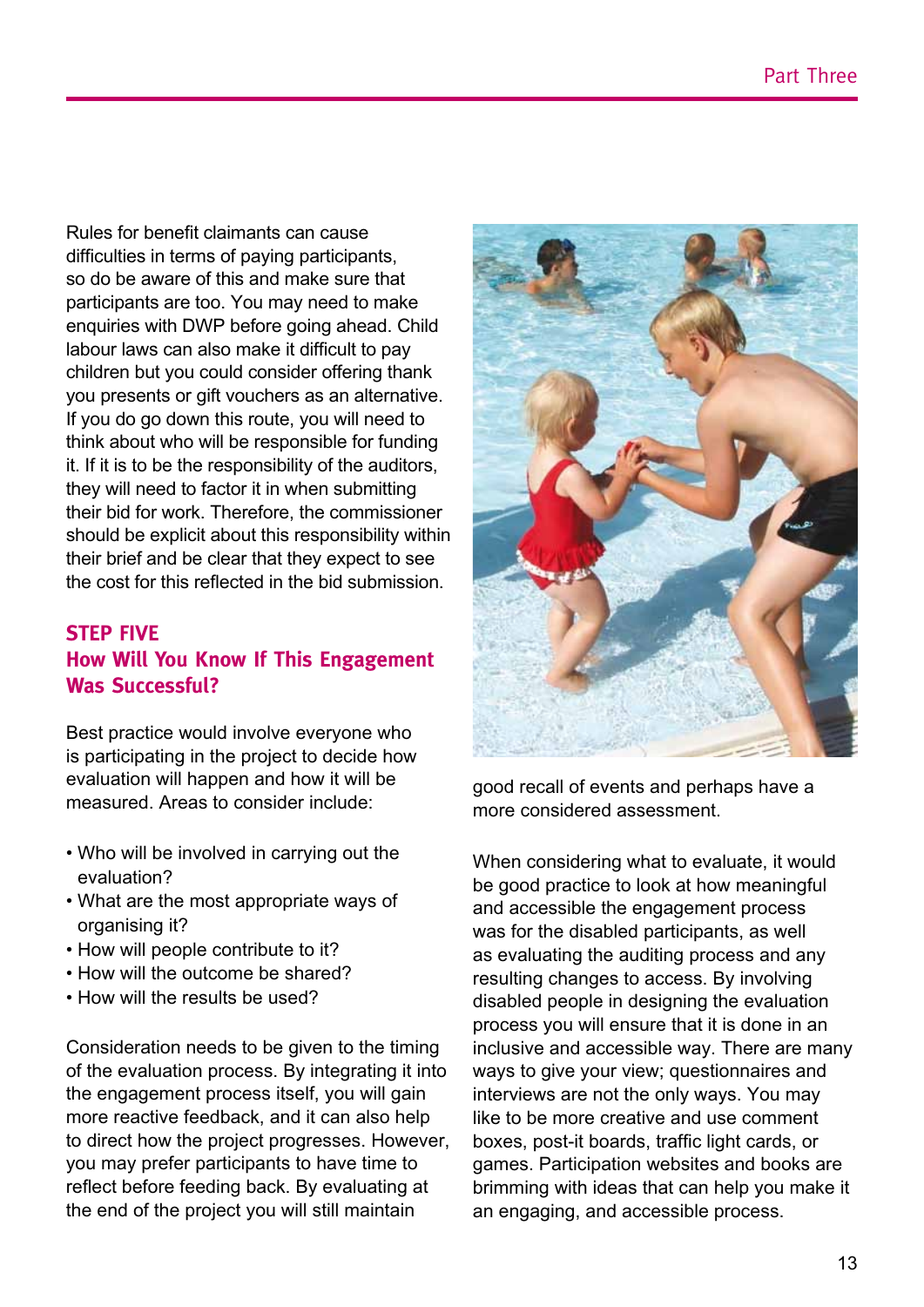#### **Step SIX Have You Been Clear About Roles And Expectations?**

*The importance of involving disabled people in the auditing process needs to be explicit in the auditors brief. Outlining your expectations of this and giving examples might prove useful. For example:*

- How many people should be involved?
- Are there any particular groups you are *interested in hearing from?*
- What links and resources are already *available?*
- Who will be funding any costs arising from *access requirements?*
- Who will be funding any remuneration?

*It may also help participants to feel more comfortable and prepared if you provide them with a brief. Try to give a realistic idea of what you hope to achieve, thereby avoiding participants becoming sceptical and frustrated. Unknown financial limits or political situations may skew their expectations of what can actually be achieved.*

"There is a difference between what you would like to achieve and what you actually get."

*Briefs for participants could include:*

- What their role will involve
- The aims and limits of the engagement
- The aims and limits of the overall project
- What participants can expect from *commissioner and/or auditors*
- What support might be available
- The expected length and nature of *involvement*
- What you will do with the information they *give you*



- How and when you will give feedback
- How you will evidence participant-influenced *outcomes.*

#### **Step SEVEN Creating A Supported And Positive Experience**

#### **The Right Person For The Job**

*Best practice would involve consultation being undertaken by participation workers who are reflective of the participants' own needs and backgrounds. This helps to break down barriers and allow participants to feel they are talking to someone who may be able to relate to them in similar ways. In situations where auditors are being asked to take on this additional role, they will need to be flexible and inclusive in their approach.*

#### **Being flexible and offering choice**

*Disabled people often have better times of the day than others. Some have good days and bad days as well as all the other commitments that everyone else juggles, so do allow for this when making arrangements:* 

"Keith gave us the choice of where to meet, what date, and what time. So, it suited us".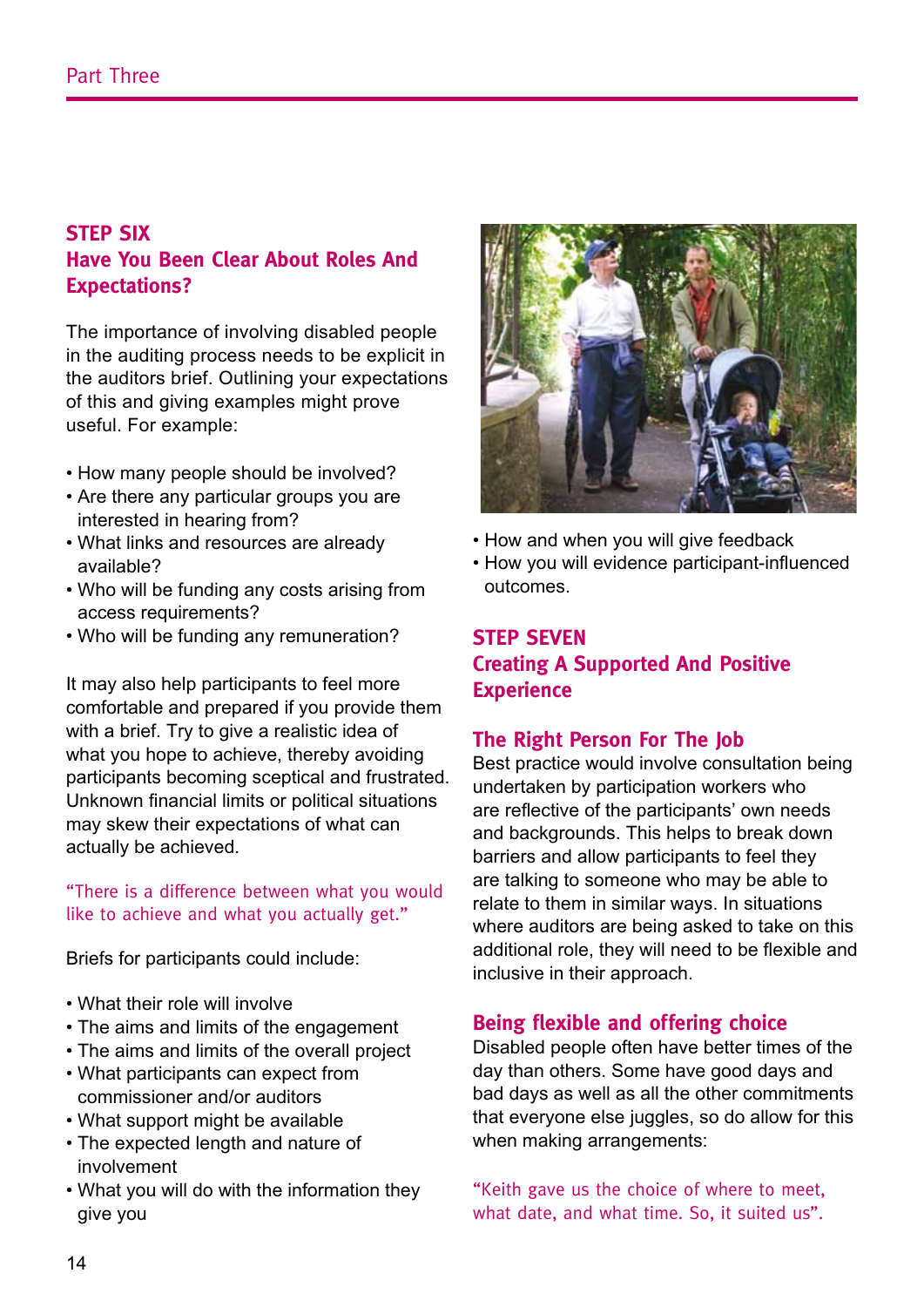*When you take into account some of the issues that might face a disabled person and affect their general well-being (fatigue, pain, transport costs) as well as their willingness and ability to participate, then it is essential that care is taken to make things as easy as possible. It would be far better to suggest 'I am happy to come to you, when and where would be best?'*

#### **Creating A Safe Environment**

*Creating a 'safe space' where participants' needs are met will allow them to feel comfortable and tell you their views. Making sure the following are audience-appropriate might help with this:*

- working environment
- delivery style and format
- 'get out clause' (ways to say no, ways to leave)
- content of information
- opportunity and methods to 'have a say'

*If you are able to join an Access Groups at one of their meetings you may already have an existing safe space to work in. Group members will already be familiar with each other, and a familiar environment will help people to feel more at ease. It may also prove more convenient and less disruptive for all involved.*

"We all meet anyway and are all used to each other and like to have a good natter... We have some good dynamics in the group... so it works well. The people in our group all have physical impairments and issues around mobility so we were able to give our views without having to listen to people give their views about something that didn't relate to our own experience."

*Where there is more of a mix of impairment types, the auditors would do well to prepare* 



*their participants in advance by meeting with the Chair, identifying what the focus of the meeting will be, and briefing members before they meet. This approach allows participants to prepare in advance; some people may need more time and support to process their views and to communicate them. It also allows people to give their view even if they are not able to come on the day:*

"Members have a range of impairments from mobility, to sensory, to learning. Everyone there had chosen to come and knew what they were there to discuss."

"Some people prepared written statements of what they wanted to say and brought it with them."

*Group sessions can work well but are not appropriate for everyone. Some people's safe spaces might require having no one else in them at all! By offering additional one to one sessions you will enable the consultation to be more inclusive and flexible, particularly around communication methods or needs arising from impairments.*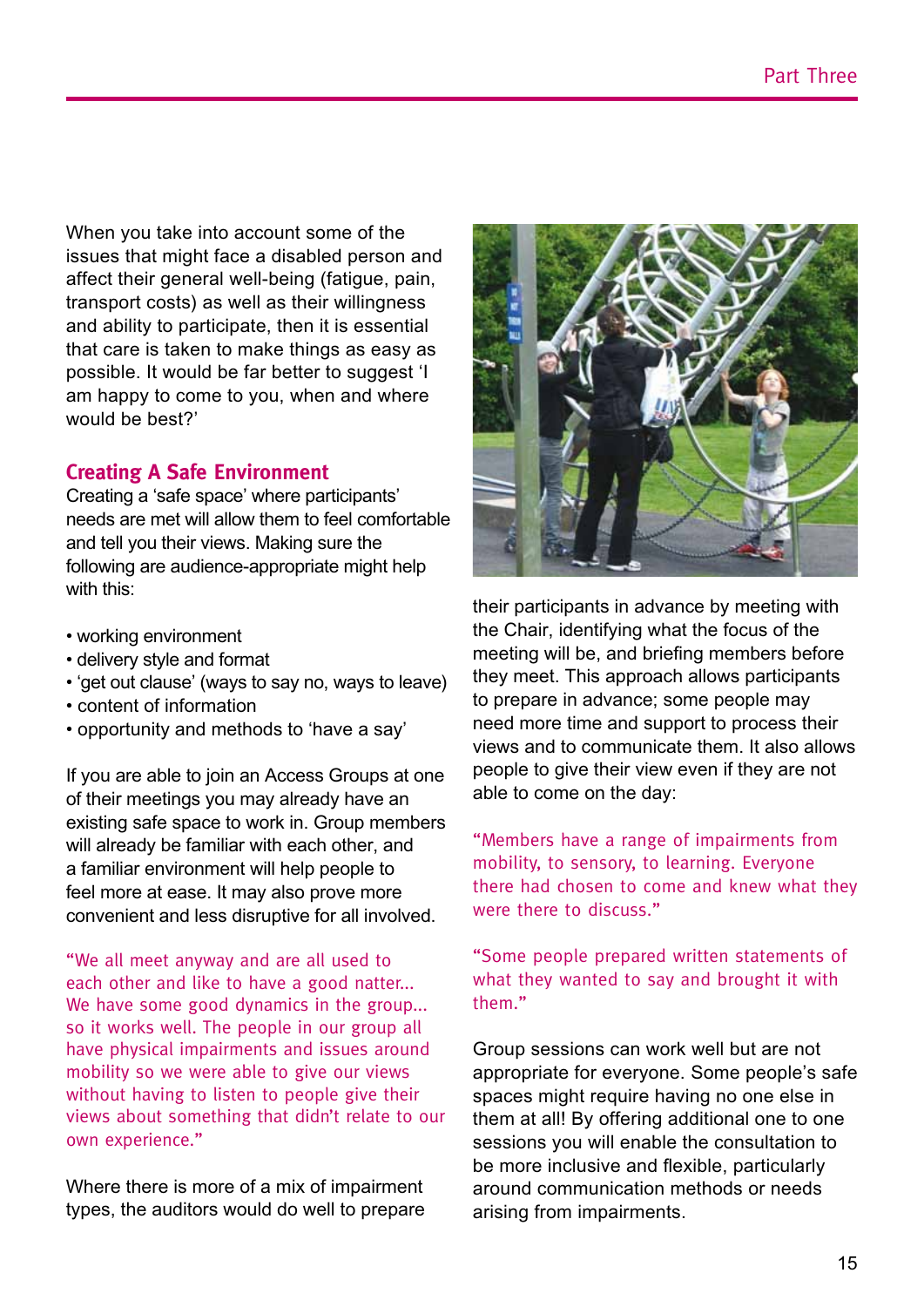

#### **Allowing People To Give Their Views In A Variety Of Ways**

*Using questionnaires is a traditional route to consultation. Involving disabled people in the development of the questionnaire, will ensure that its design will work well for people with learning difficulties, for children and young people, and people with visual impairment. Good initial communication between all parties will also allow the information gained to be recorded in the most effective way for analysis. By offering a range of ways for people to express their views, consultations can be tailored to need. A choice of formats through which to communicate is important. You can make it as creative as you like including:*

- Facebook
- websites
- email
- text
- games and activities
- use of pictures, and photos
- use of written, oral, and face to face *communication.*

*Another effective way to involve disabled people is to facilitate them in the auditing process itself, bringing participants out on site to directly help with the assessments. As well as allowing the participant to feel they* 

*have contributed in a very tangible way, it can also provide insights that a person without that impairment may have otherwise missed. This method really shows commitment and flexibility in approach, and the real value the auditors place on user-involvement.*

#### **Allowing Enough Time**

*One of the biggest barriers to good consultation is time. Ideally there should be time allowed to build a rapport and relationship of trust with the participant. Be aware that this may be the first time your participants have ever been asked for their view on what might have been quite frustrating or isolating experiences. You may need to allow extra time for the processing of this.*

"We all had a chance to give our views and she was very patient when we went off on a tangent. She let us talk."

*In addition, time is needed for the participants to be able to relax and to talk around the subject. A skilled participation worker will strike a careful balance between asking open and closed questions, and allow room for the participant to lead, whilst being aware of leading or directing in their own questioning. Time to allow for this kind of approach is often underestimated:*

"There needs to be more time allowed for involving disabled people."

#### **Step EIGHT Happy Endings**

*Happy endings are so important. They give closure and finality to a piece of work. When disabled people are invited to share what are often not very pleasant experiences around*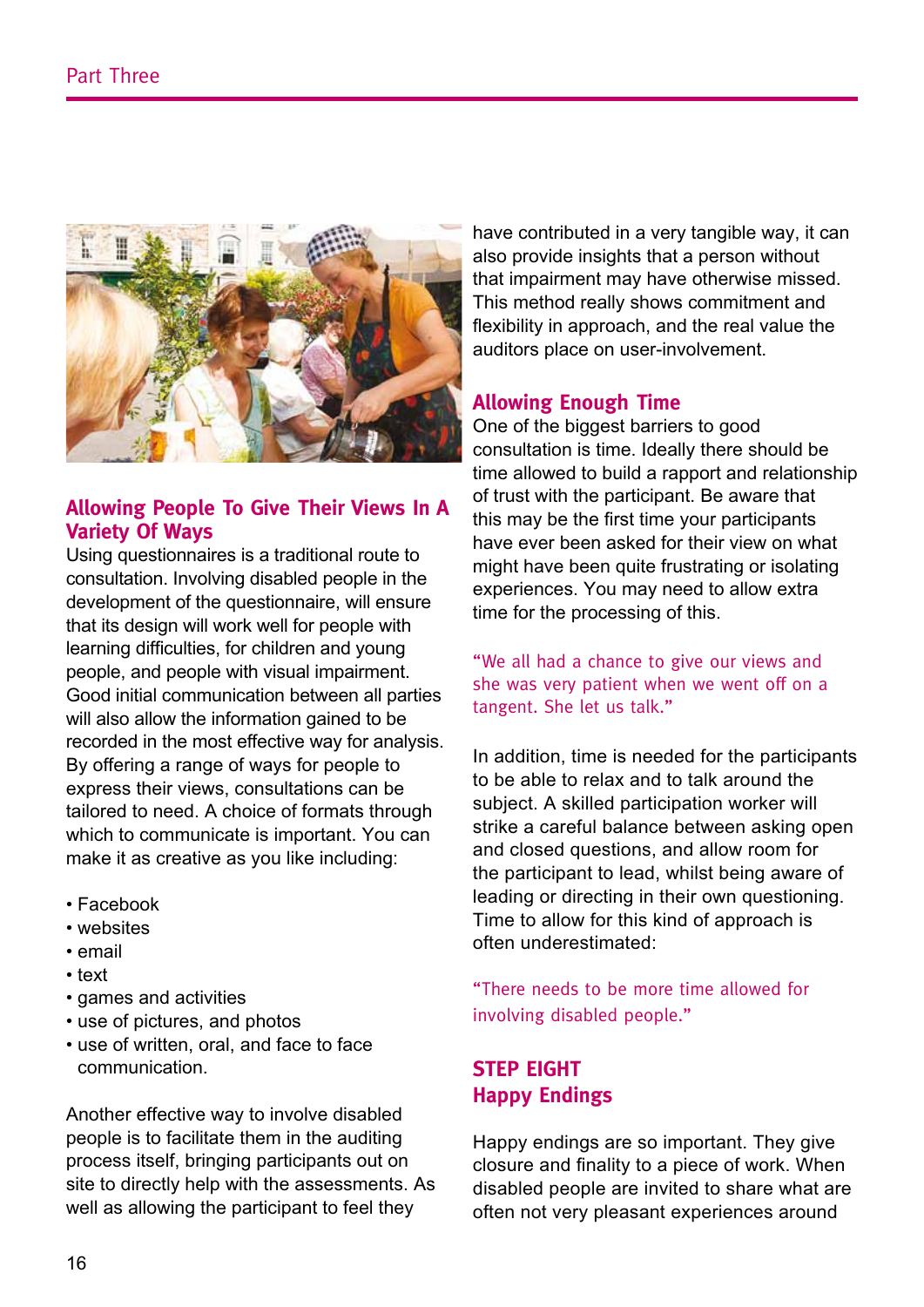*inclusion and access, they are sharing times where they may have felt very vulnerable and disempowered. At best they will be able to share with you examples of good access, and they will be passionate about seeing more of it and frustrated that they often don't. It can be an emotional rollercoaster for the participant and it is important that they are made to feel as comfortable as possible during the ride. When the ride is over they need to be on 'safe ground' and feel that the ride was worth it. By evidencing the changes that have come as a result of their involvement, you will allow the participants to see the value of their contribution.*

"...otherwise we can't tell if they have actually listened or acted on it and you feel you need to bang your head against a brick wall."

#### **Feeding Back**

*The delivering of feedback is so essential to how the participant subsequently feels about the whole process. In addition to being courteous, giving feedback is also the unveiling of the final product. Participants will be keen to know the results of their involvement and what changes have manifested. Unfortunately poor or no feedback is one aspect of consultation that participants feel regularly let down by. You can avoid this in your engagement by following these tips for good practice:*

- Offer to provide feedback
- Explain what form feedback might come in *(email, letter, report, phone call, posted on website, presentation, long and detailed, short and brief)*
- Give a timescale for delivery of feedback, and *stick to it!*
- Offer feedback in alternative formats *depending on participant preference and need*

#### **Leaving The Door Open**

*There are benefits for all parties involved in an engagement such as this. Positive, sustainable relationships created between auditors and participants can bring mutual benefits Disabled participants will not only benefit from the resulting improvements to access in their area, but also from the experience of participation itself. For auditors and commissioners it is an opportunity to build bridges for future engagements.*

"She involved us in assisting her and making it as good as possible. It was a two way thing."

"We've had follow up meetings with Val since this project about wider issues within the county. She wants to keep in touch with us so we can help inform her work."

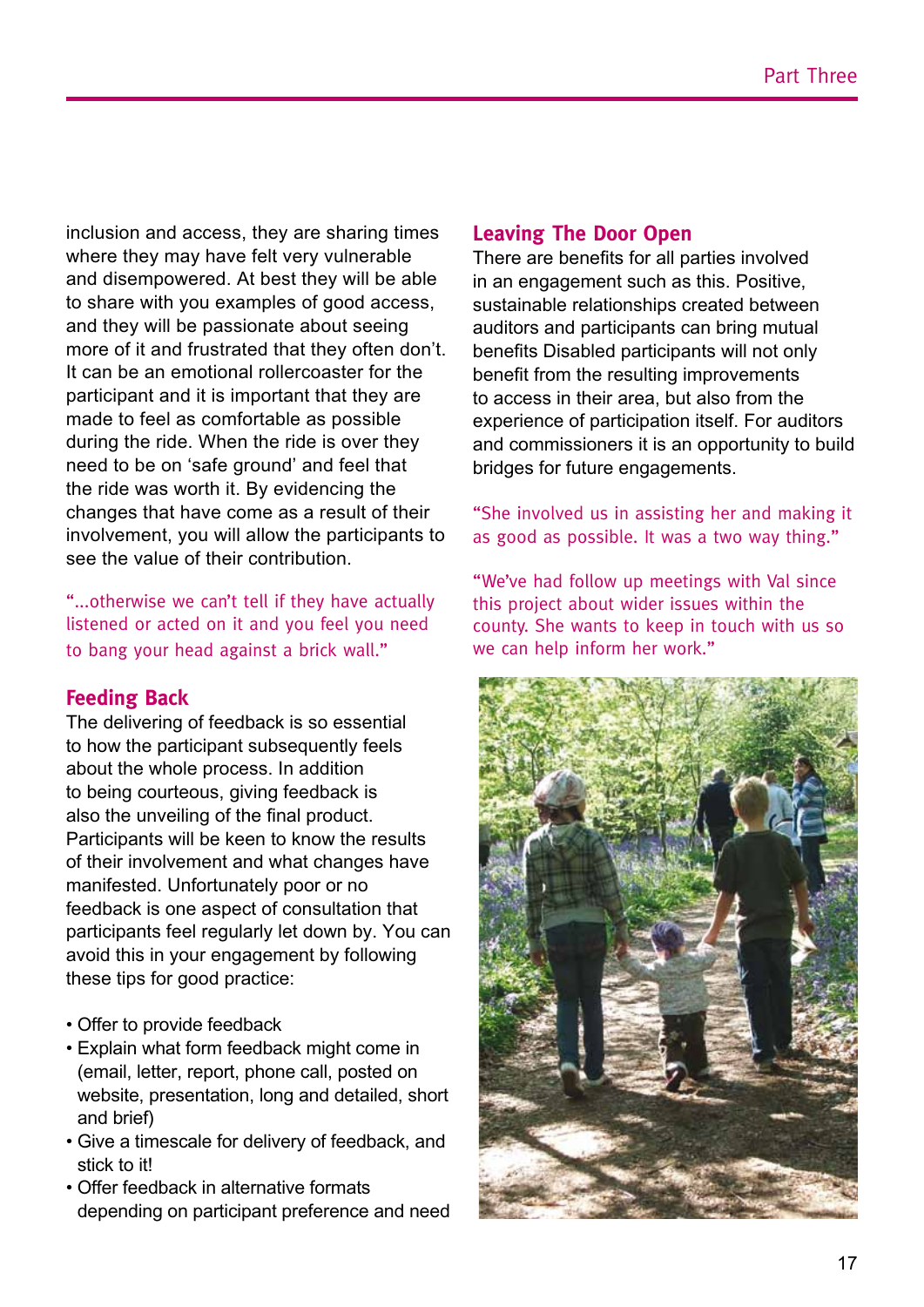## **Part Four**

#### **How Can I Make Change A Reality?**

*One of the main challenges facing Councils and Tourism Organisations who are trying to improve access, is encouraging their service providers and SME's to act on the audit recommendations. Fear of cost, not seeing the potential benefits, and a lack of external encouragement can all play a part in the reports being shelved and gathering dust. If access is to be improved, and the audits are to have been worthwhile and cost effective, changes do need to be made.* 



*Allowing people to feel they are a part of a bigger movement for change may help them to feel less isolated in this, and more connected to the project. Inclusion and frequent communication will allow them to identify their own role within this cultural shift and may encourage them to take some responsibility towards facilitating it.*

*Here follows some practical suggestions arising from the 'Involving Disabled People' report as to how this might be achieved.*

#### **Encouraging Change**

*The report recommends that venues and services be encouraged to understand the big impact that making small changes can have for their customers. Sometimes venues and attractions are already half-way there. In some cases just a bit of tweaking is needed to make the difference between no access and good access. These are relatively simple and inexpensive things that can make a huge difference:*

- Cheap solutions Not all improvements to *access cost lots of money, and they don't necessarily involve permanent structural change. For example a portable ramp can be quite inexpensive and can be used as and when it is needed.*
- Use what you've got Where equipment has *been installed, it is important to make sure it*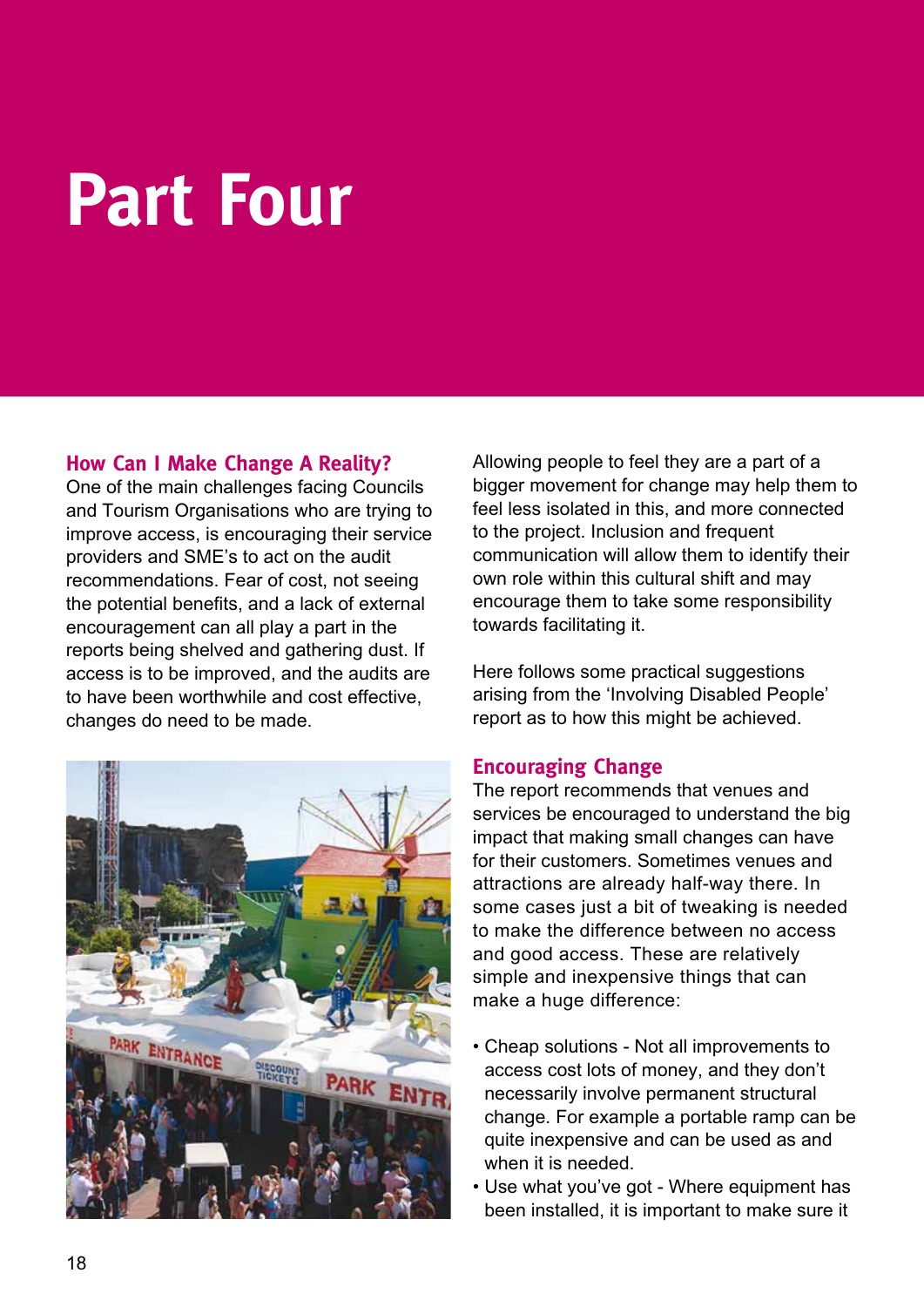*is actually being used. For example, auditors noted that some train stations have all the kit to make them accessible but either don't have them in operation or don't have the accessible till open at all.* 

- Improve usability For example, websites *may have good information on them but no clear way of finding it.*
- Provide accurate and detailed information *This can make it easier for an individual to judge whether or not they would be able to access a venue. For example, knowing the height of a step, or the surface of a path.*

#### **There Are Also Steps That Local Authorities Could Put Into Practice:**

- Plan, and collaborate with other agencies *and departments to devise joined up strategies for improving access.*
- Allocate a body to issue reminders within *Local Authorities on equalities duties and responsibilities.*
- Work with contracted services to improve *accessibility of their service or sever their contracts and work with more accessible providers.*
- Establish on-going evaluation. For example *with Access Groups or by setting up a Disabled Person's Participation Group.*
- Make feedback forms about access, *available in visitor venues.*
- Find a local disabled 'champion' who can *promote and challenge.*
- Promote existing good access For *example, through creation of a guide marking out flagships of good access.*

#### **Pat Yourselves On The Back!**

*Where access is already good, it deserves recognition, not least because disabled people need to know it's there! Consider ways to endorse, promote and maximise publicity* 



*for the venues who do act on the audit recommendations. It may encourage others to follow suit. Suggestions include:*

- Devising a medal award scheme. For *example (and with a paralympic theme), this could be based on achieving full accessibility, as outlined by the audits on each place. A venue being 100% compliant with its audit recommendations could be awarded a gold medal, 85% compliance*  could win silver, and 75% bronze.
- Recruitment of paralympic athletes or *disabled artists with public profiles to lend their names and cut ribbons at celebratory openings of access works. For example, "Join us for a trip down the river on the now wheelchair accessible boat, the 'Helene Raynsford.'"*
- Use your existing channels of *communication. For example, Local Authority*  E-zines, magazines, and websites could *run features looking at those who have, and those who intend to make improvements.*
- Engage local Access Groups you have been *working with to channel stories through the local press and television channels.*
- Use quotes from local people and visitors *about their (hopefully good), experiences of access, when advertising a venue/service.*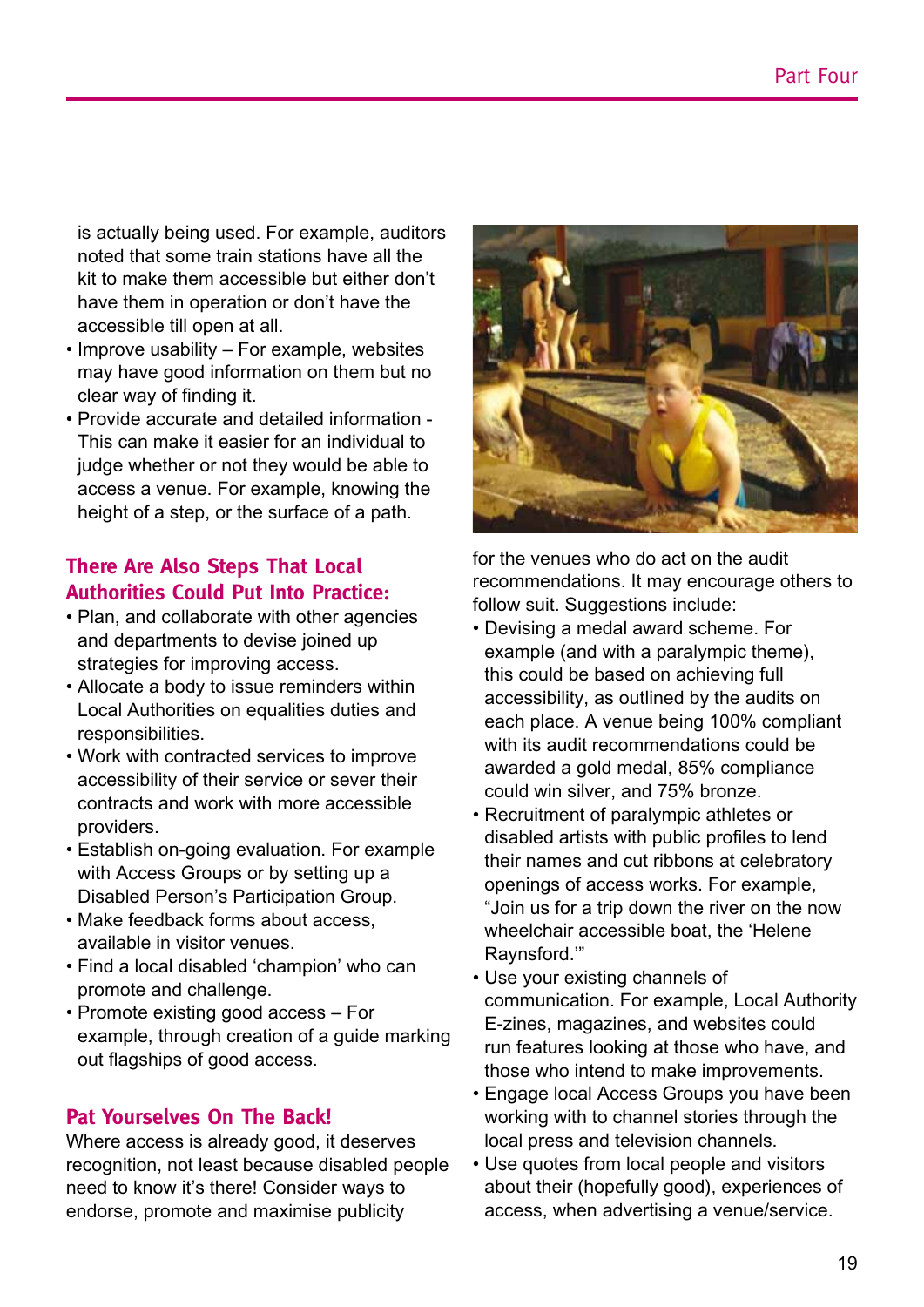#### **Close And Acknowledgements**

*Participation that is delivered effectively can make an enormous difference to how the views of disabled people are incorporated into the shaping of our society. It can help to make our environment and service delivery more reflective of and responsive to need, and more accessible for everybody. The benefits are countless and will be reaped by consumers, workers, businesses and service providers. This should have a ripple effect throughout our communities and really help to start making that cultural shift towards equality, a reality.* 

*This toolkit should provide a framework on which to build effective and meaningful engagement with disabled people. The resource list will also point you to links and publications where you can further broaden your knowledge base and see example of good practice. As with any craftsman, good tools, instruction, and preparation are essential. Having them is one thing, and using them is another. It is your responsibility now to pick up those tools, to make sense of those instructions, and to use your knowledge and skills to start building!*

*I would like to thank all those who gave me their time and shared their views with me: auditors MaceMark, and Tourism For All and most importantly the representatives of the all the Access Groups, whose valuable insights have made this toolkit possible.*





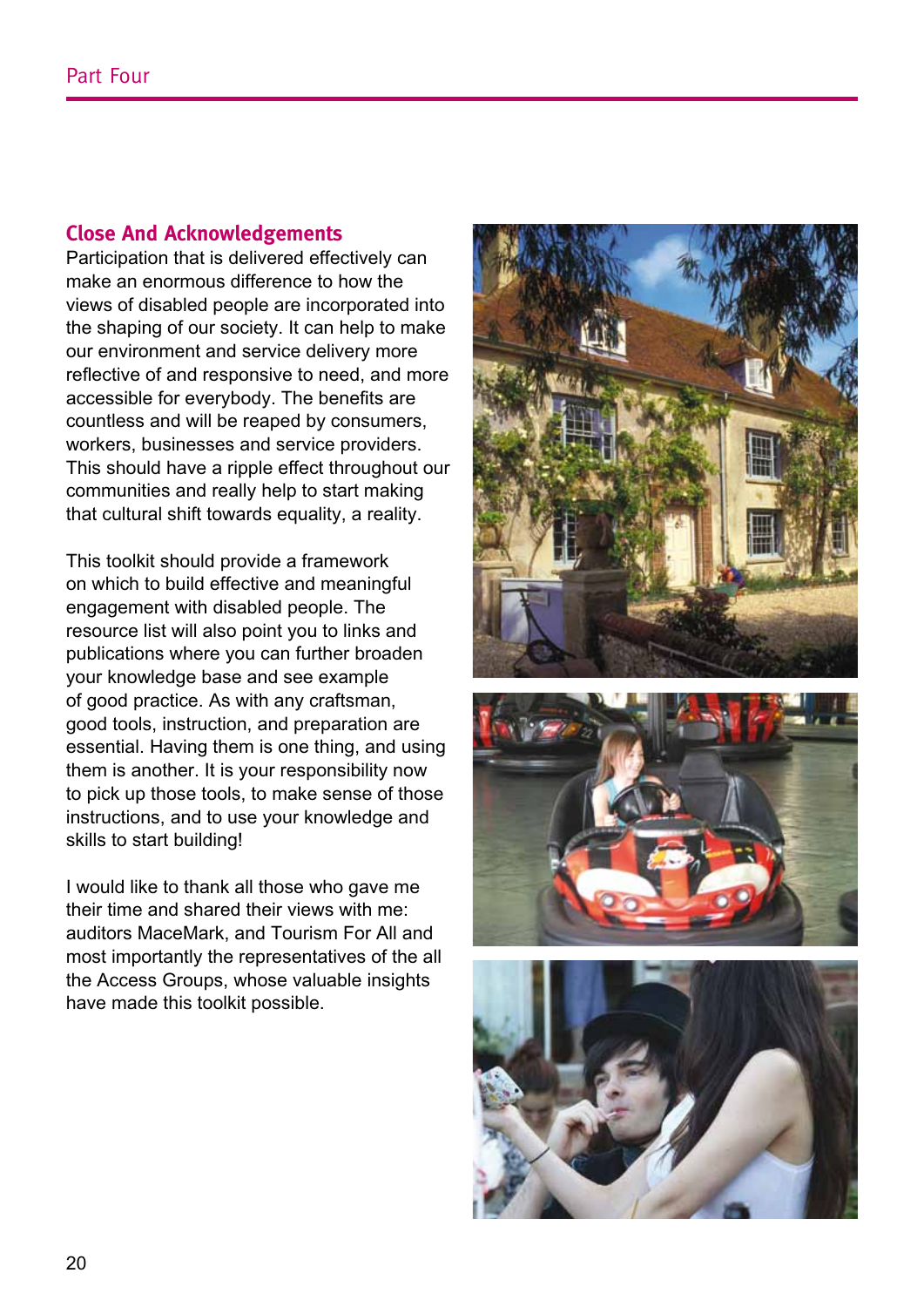### **Appendix Resource List**

#### www.accentuate-se.org

*Website outlining all 15 of Accentuate's projects around disability, sport, art, tourism, business and culture.* 

#### www.tourismsoutheast.com

#### www.visitsoutheastengland.com

*Websites for information about/by Tourism South East*

#### http://www.openbritain.net

*Online directory of accessible accommodation*  and travel – a joint project between RADAR *and Tourism For All UK.*

#### http://www.visitengland.org/busdev/bussupport/ access/index.aspx

*Website which includes information on how to make tourism accessible: business case, customer service, information, and facilities.*

#### http://www.involve.org.uk

*Website with resources for public consultation*

#### http://www.eaconsultancy.co.uk

*An good example of a Disabled Persons' Participation Group running in East Sussex which is regularly tapped into by organisations and Local Authorities in the region.*

#### http://odi.dwp.gov.uk/involving-disabled-people

*Website for Office of Disability Issues. Information on legal duties and resources on engaging with disabled groups.*

http://www.bis.gov.uk/assets/biscore/businesssectors/docs/0-9/10-1126-2012-legacy-fordisabled-people-case-for-the-disabled-customer *Report by Atkins: 2012 Legacy For Disabled People: Inclusive And Accessible Business, August 2010*

#### http://www.dotheduty.org

*Introductory information written for Local Authorities outlining their obligations under the*  Equalities Act – includes Codes of Practice, *How to involve disabled people, and Impact Assessments.*

#### www.equalityhumanrights.com

*Website for the Equality and Human Rights Commission which replaced the former Disability Rights Commission. Includes further information on legal obligations.*

#### www.participationworks.org.uk/resources

*Website with good resources and information about engaging with children and young people*

#### https://czone.eastsussex.gov.uk/*supporting children/youth/youthparticipation/toolkits/* Documents/Czone%20Essentials%20 *Participation.pdf*

*This is a useful resource for involving children and young people and finding out their views.*

#### http://www.triangle.org.uk

*Website for an organisation very experienced in running consultations with disabled children and young people. They also run their own consultative groups of children and young people.*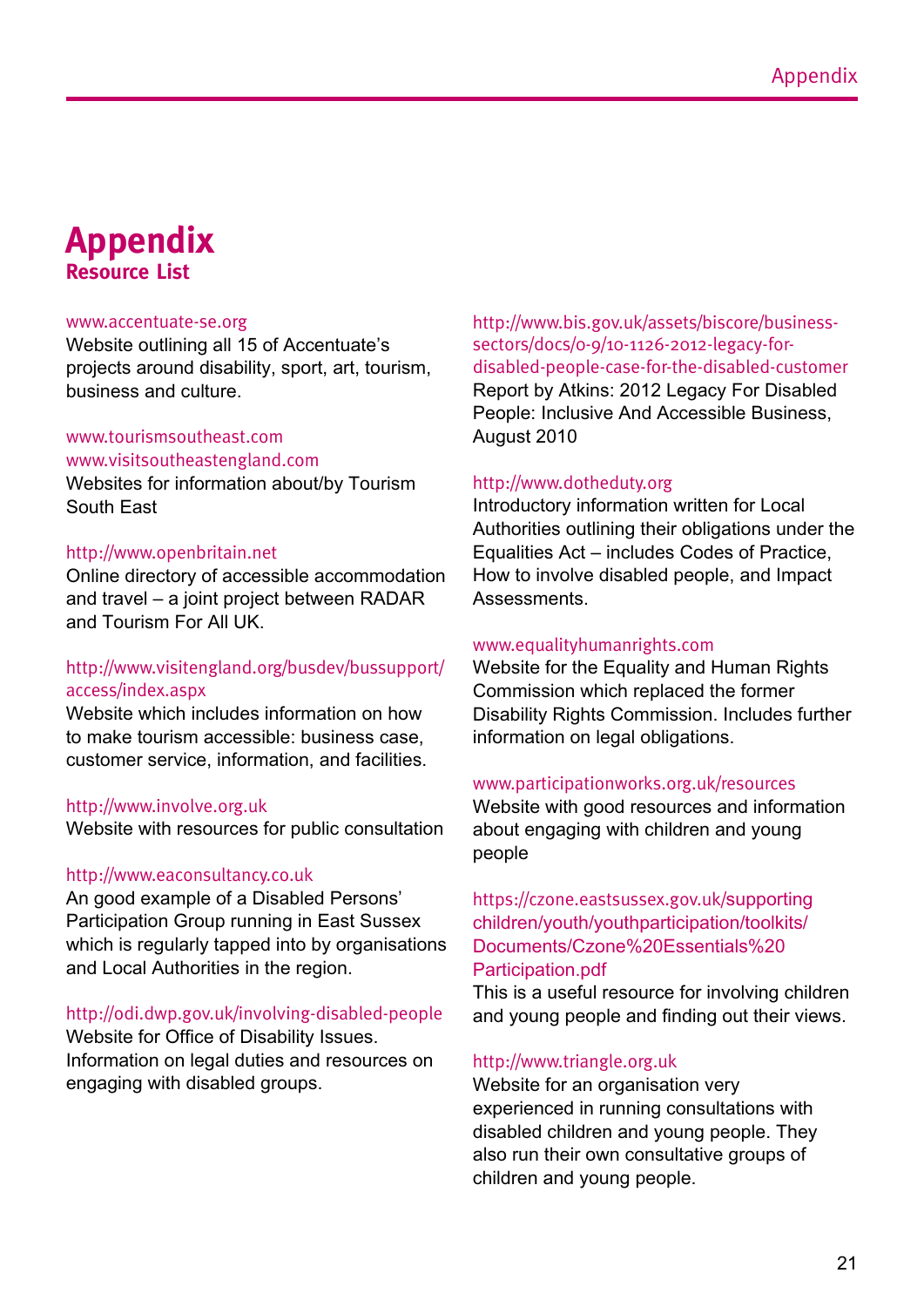#### http://bucksmind.org.uk

*Buckinghamshire Mind promotes good mental health and runs advocacy services. They have their own consultative group.*

#### http://www.ableize.com

*A useful website for all things disability including a nationwide directory of disabled groups.*

'Left Out: Disabled People's Access to Goods and Services'

*Morris, Gwilym & Ford, James. 2000. Scope, London*

'Participatory Workshops: A Sourcebook of 21 Sets of Ideas and Activities' *Chambers R, 2002, Earthscan Ltd.*

'Methods for Community Participation: A Complete Guide for Practitioners' *Kumar S, 2003, ITDG Publishing*

### **Notes**

- 1 *DWP: Press Release, 3 December 2004*
- 2 *Atkins estimate based on the following figures: 10.6m disabled people for 2007/08 (ODI: Disability prevalence estimates, ODI website) and 61.4 million UK overall population as of mid-2008 (ONS: Population estimates. Statistical bulletin, August 2009); makes allowance for the figure of 10.6 million under-representing the total number of disabled people, Atkins: 2012 Legacy For Disabled People: Inclusive And Accessible Business, August 2010*
- 3 *Labour Force Survey, ONS, Autumn 2005 (as reported by Employers Forum for Disability (EFD)*
- 4 *Atkins: 2012 Legacy For Disabled People:Inclusive And Accessible Business, August 2010*
- 5 *EFD, RADAR: The Walk Away £, 2006*
- 6 *EFD, website www.efd.org.uk*
- 7 *EFD, RADAR: The Walk Away £, 2006*
- 8 *EFD, website*
- 9 *DRC: Media briefing on disability in the workplace, 2005*
- 10 *See note 4*